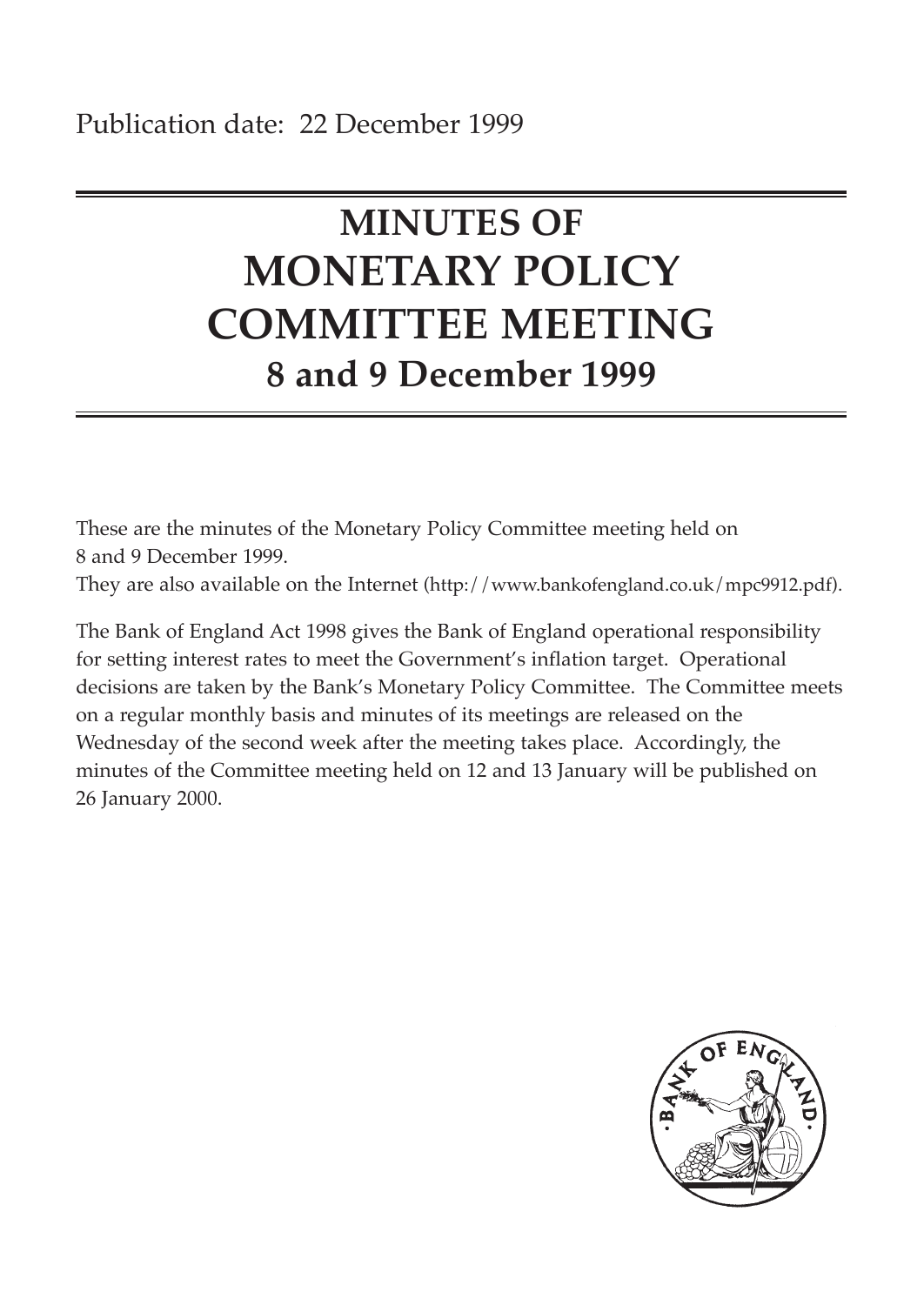# **MINUTES OF THE MONETARY POLICY COMMITTEE MEETING HELD ON 8-9 DECEMBER 1999**

1 Before turning to the immediate policy decision, the Committee discussed demand and output; money and asset prices; prices and costs; the world economy; the labour market; and other considerations relevant to the decision.

# **Demand and output**

2 Final domestic demand in Q3 had turned out as expected at the time of the November *Inflation Report*. However, consumption had been a little stronger than expected, while investment was a little weaker. On the basis of the pattern of revisions over recent years, it was quite possible that the Q3 investment figures could be revised up. However, it was also possible that the weaker figures partly reflected a 'millennium pause' in IT-related investment spending. The slightly stronger-than-expected consumption numbers reflected the ONS' attempts to capture the changing seasonal pattern of car registrations. The figures for consumption growth in the first half of the year could therefore be revised down, reflecting the latest estimates of the seasonal factors, when the National Accounts for Q3 were published. Abstracting from these seasonal effects, the underlying picture for consumption growth in Q3 appeared broadly in line with expectations at the time of the November *Inflation Report*. Looking beyond Q3, the latest evidence suggested that car registrations were turning out quite weak – possibly reflecting expectations of reductions in car prices in the near future, in which case car sales, and hence consumption, might subsequently pick up at some point.

3 The Committee discussed other recent indicators of household consumption. Retail sales growth had remained strong at the beginning of the fourth quarter, though the three-month on three-month growth rate for October was slightly lower than it had been a few months ago. The Bank's regional Agents' contacts were reporting some strengthening of retail activity, but the picture seemed somewhat weaker than the official data. There were several possible explanations. First, sales values were rising less quickly than volumes, since the retail sales deflator was falling, and this might be affecting contacts' responses. Second, retail floor space was probably still rising – and this was reflected in the difference between total sales and like-for-like sales in the British Retail Consortium survey. Third, it was possible that the Agents' retail contacts were weighted more towards those sectors that were losing market share, such as department stores, and less towards discount stores.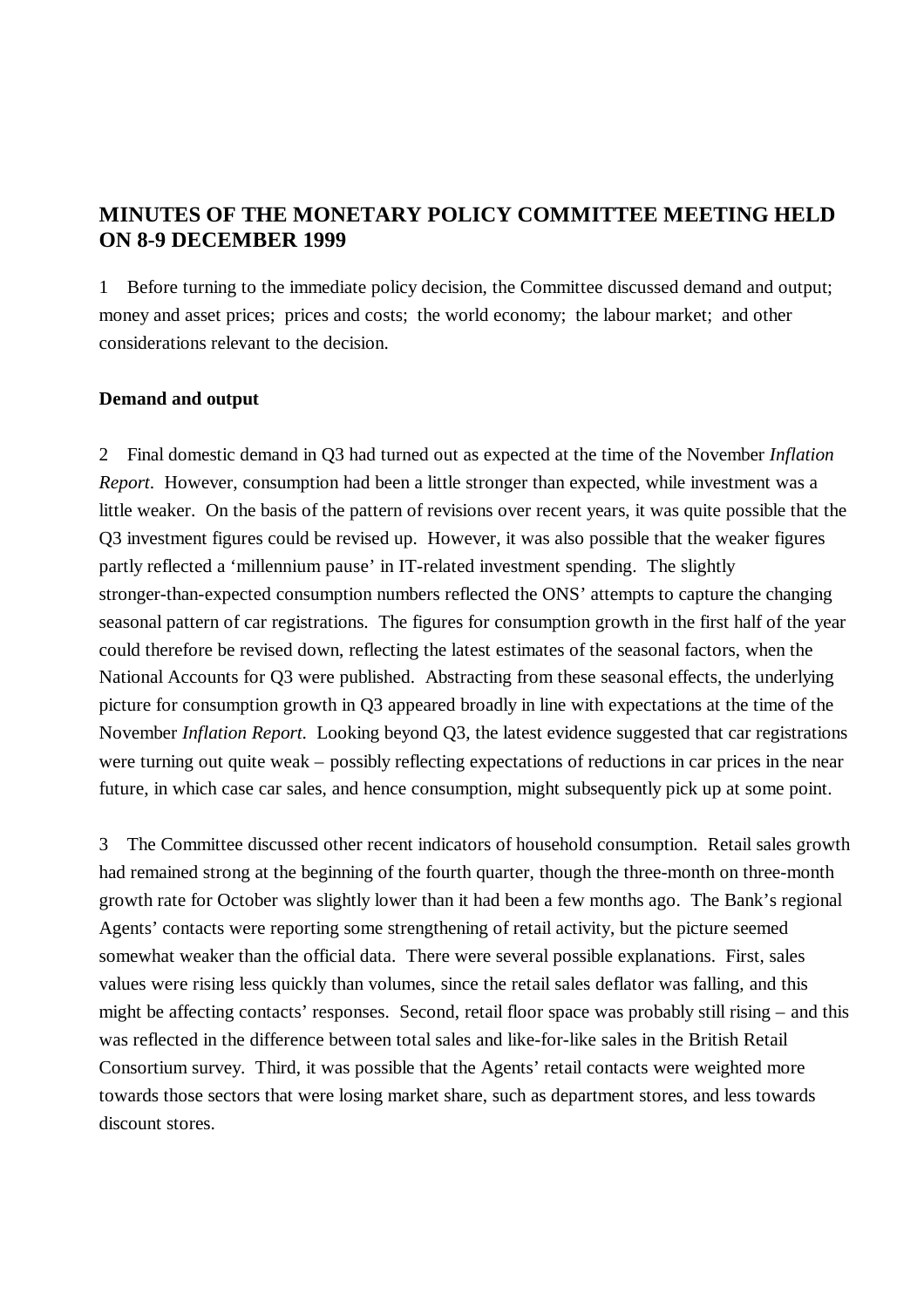4 Consumer confidence, as measured by the GfK survey, had fallen in November but remained above its long-run average. The MORI survey had risen, but this series was usually more volatile than the GfK measure. While the recent fall in the GfK survey might reflect monthly volatility, the rises in interest rates since the beginning of September might have had some dampening effect on confidence. The disaggregated responses to the individual questions in the survey showed that respondents thought that the general level of unemployment would rise. This seemed at odds with the recent evidence that employment had continued to grow. It was possible that, although employment remained high, the pace of job creation and job destruction was higher now than in the past and that this had heightened individuals' feelings about their job insecurity in an existing job. If so, that uncertainty could in turn have a dampening effect on consumption growth. But looking beyond the latest movements in consumer confidence and retail sales, the fundamental determinants of consumption such as housing and financial wealth and real incomes seemed to be strengthening.

5 Turning to net trade, both exports and imports had turned out a little stronger than expected at the time of the November *Inflation Report*. The UK share of world export markets probably increased in Q3, but was much lower than it had been prior to the appreciation of sterling from August 1996. The export orders index in the latest CIPS survey had remained above 50 for the seventh successive month, while the CBI monthly trends survey balance for export orders was negative, but less so than a year ago. There were, however, some signs that export optimism had deteriorated in recent months, for example in the DHL survey.

6 There had also been slightly stronger-than-expected import growth in Q3, so that the contribution of net trade to GDP growth in Q3 was only slightly more positive than had been expected. Strong growth in imports could be linked to re-exporting, and it seemed stronger than was consistent with recently observed domestic demand growth.

7 Looking forward, the central projection for activity in the published fan chart assumed that net trade would make negative contributions to GDP growth in the forecast period. The net trade contributions in the central projection were somewhat more negative than projected by the average of other forecasters, and that largely reflected a steeper assumed sterling depreciation by other forecasters. The sterling effective exchange rate had strengthened since the November *Report* and other things being equal that would tend to depress net exports relative to the projection made then.

8 The latest data for non-EU trade in October showed a marked fall in exports but September had been strong. That evidence seemed broadly consistent with the projections so far. The Agents' special survey tried to shed light on the recent export puzzle. The picture that emerged was of very considerable price and market pressures. This was particularly marked for exports to the EU, which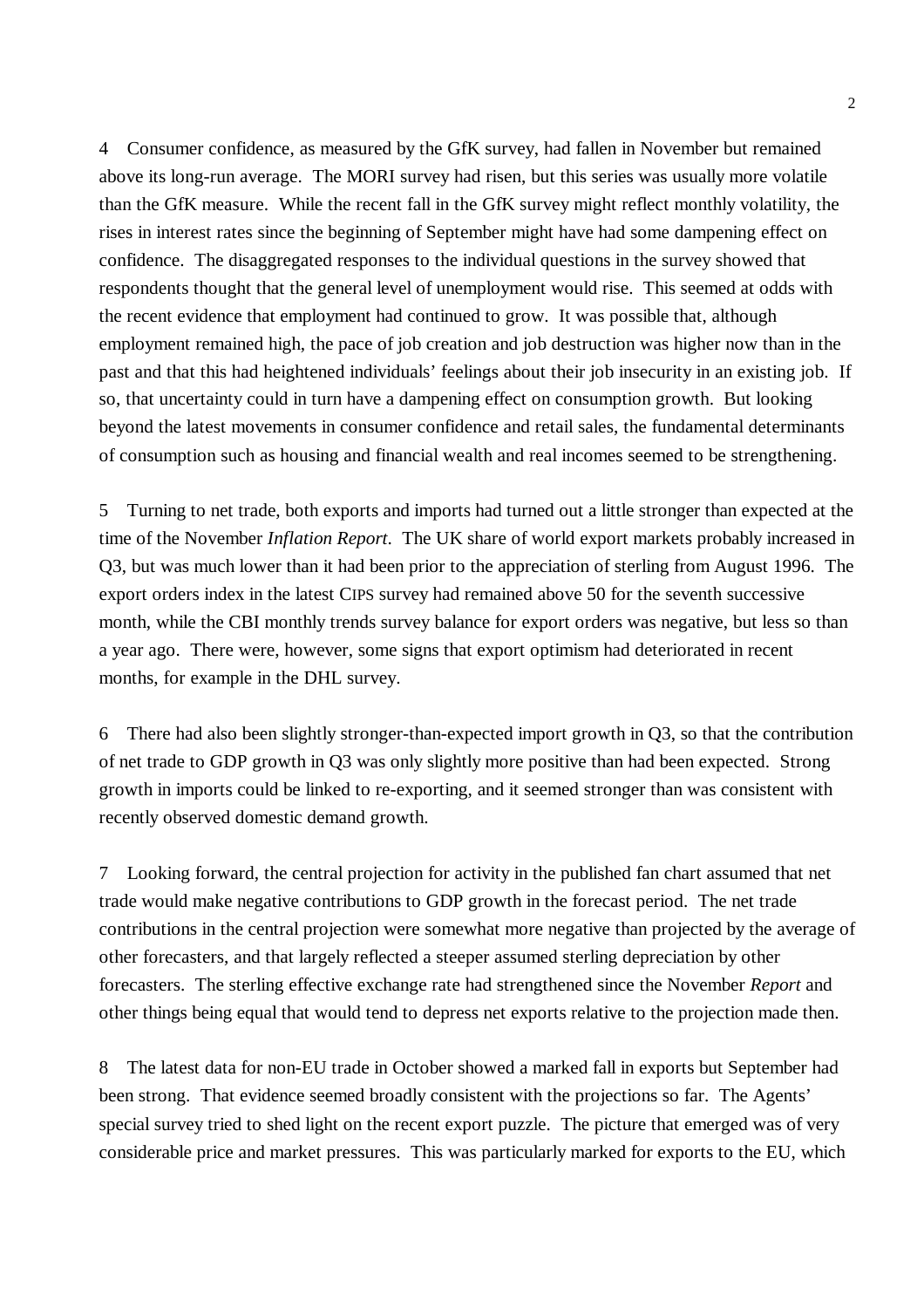was to be expected given the movements in sterling against the euro compared with the dollar. Overall, the export picture in the survey seemed weaker than that suggested by recent official data.

9 On output, the latest estimate of GDP growth in Q3 was still in line with the 0.9% first estimate available at the time of the November *Report*. The latest manufacturing data showed a slight upward revision to Q3, although growth in October had been lower than the average monthly rate in Q3. The CBI Industrial Trends survey for November recorded a positive balance for output expectations, though less positive than in October. The latest construction survey indicators also seemed quite buoyant, more so than the official data on new orders. The monthly CIPS services survey had shown a marked increase in the activity index. This index looked particularly strong when compared with the average since the survey began in 1996, which itself reflected a period of strong service sector output growth. The latest CBI/Deloitte & Touche survey however pointed to some recent weakening of consumer services volumes. There were some suggestions that the latest rise in the CIPS survey might be millennium-related rather than a more sustained acceleration in service sector activity. There was however little evidence from the Bank's regional Agents of strong millennium-related effects on demand or output, apart from the possible pause in IT investment noted above and some isolated examples of increasing inventories. The latest National Institute of Economic and Social Research projection of GDP growth in the three months to November was 0.8%, down slightly on the outturn for October. The staff's latest survey-based estimate of GDP growth in Q4 was broadly at the same rate as in the third quarter, but higher than in November's central projection.

10 Overall there was not much evidence, on balance, that demand and output were turning out differently from what had been expected in November. If anything, the risks were of slightly stronger outturns in Q4 than thought a month ago.

### **Money, credit and asset prices**

11 Broad money growth, excluding Other Financial Corporations, remained fairly stable. The most striking monetary indicator over the past month had been the marked increase in narrow money in November. Notes and coin were growing at the fastest annual rate since 1980, with a particularly rapid rise in November. The seasonal adjustment updated the seasonal factors each month using a three-year window. This meant that one third of the rapid increase in November had already been attributed as a seasonal effect – the headline increase was even larger than the seasonally adjusted figures suggested. The staff had tried to make allowance for the possible effects of the millennium and the Government's Winter Allowance, but it seemed likely to explain only part of the total increase in November, though there was great uncertainty over the magnitude of these effects. An increase in money balances ahead of the year-end might occur for several reasons. For example, it might be precautionary on account of concerns about computer-related Y2K problems, or it might be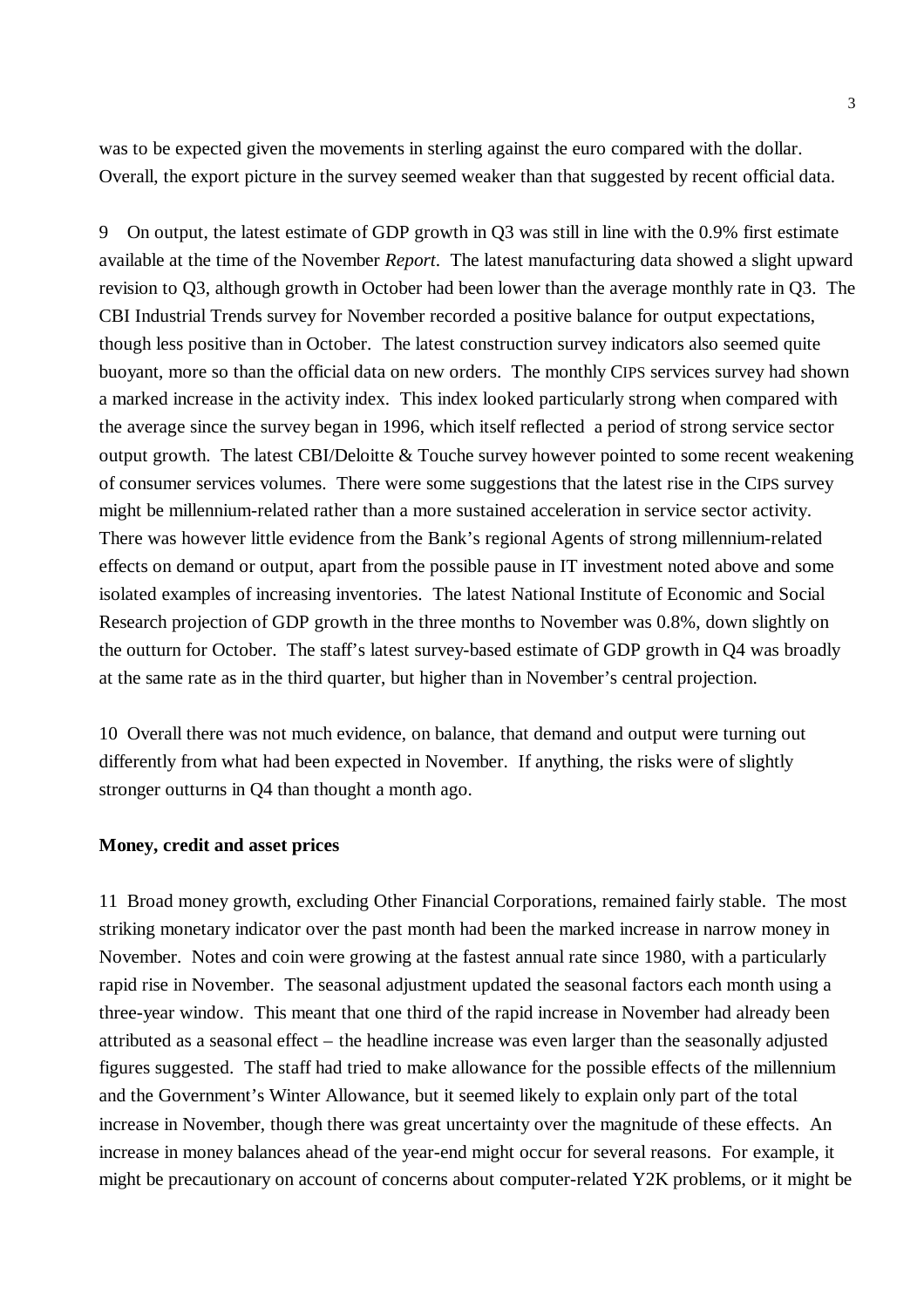to spend on millennium-related celebrations. Even in the latter case, the effects might only be temporary if spending was transferred from other months. It might have no effect on aggregate spending if it reflected a shift from other types of spending to more cash-based items. In any event, it seemed unclear why households should withdraw substantial balances in November, so far from the year-end. There was no anecdotal evidence to support a large effect. Although there was a link between retail sales and narrow money, it had not been particularly close from month to month recently. There was, however, a risk that higher money balances would eventually feed through to consumption, even if the balances were not spent immediately. There was a range of views on how much weight to attach to the risk of higher spending. For some, the risk was mitigated by the fact that the large monthly increase came just before the year end, when interpretation of month-on-month changes was usually difficult and was made more so by any potential millennium-related effects.

12 Asset prices had risen in the UK and overseas. The FTSE 100 had risen by 5% over the past month and the FTSE All-Share index was now more than 6% up, and over 9% above the fifteen day average used as the starting assumption in the November *Inflation Report* projections. There had been rises in Japan, continental Europe and the United States too. The FT Small-Capitalisation index had outperformed the FTSE 100 index over the past month. Some of the rise in share price indices was accounted for by high-tech IT stocks, but this did not account for the entire rise. Nor was it clear that the rise in IT stocks should be excluded in any event, because it was necessary to look at the aggregate. However, fluctuations in these stocks might be contributing to greater volatility. The rise in indices both here and abroad seemed broadly consistent with a general rise in market confidence about the strength of world activity.

13 For the UK the rise in equity wealth, coupled with the strength of borrowing for consumption, suggested a robust outlook for consumption growth. House prices had again been volatile, with the Nationwide index recording a strong rise on the month, while the Halifax index had fallen. Annual percentage rates of increase in house prices, and hence gross housing wealth, were in double digits, and many short-run growth rates were at least as fast as the annual rates. Activity indicators in the housing market had been mixed over the month, but on balance showed activity broadly stable over the past few months and stronger than at the beginning of the year. The staff's provisional estimate of the increase in mortgage equity withdrawal in the third quarter, though well below the levels of the late 1980s as a share of personal income, was quite marked, and appeared to be closely correlated with recent growth rates in household consumption spending.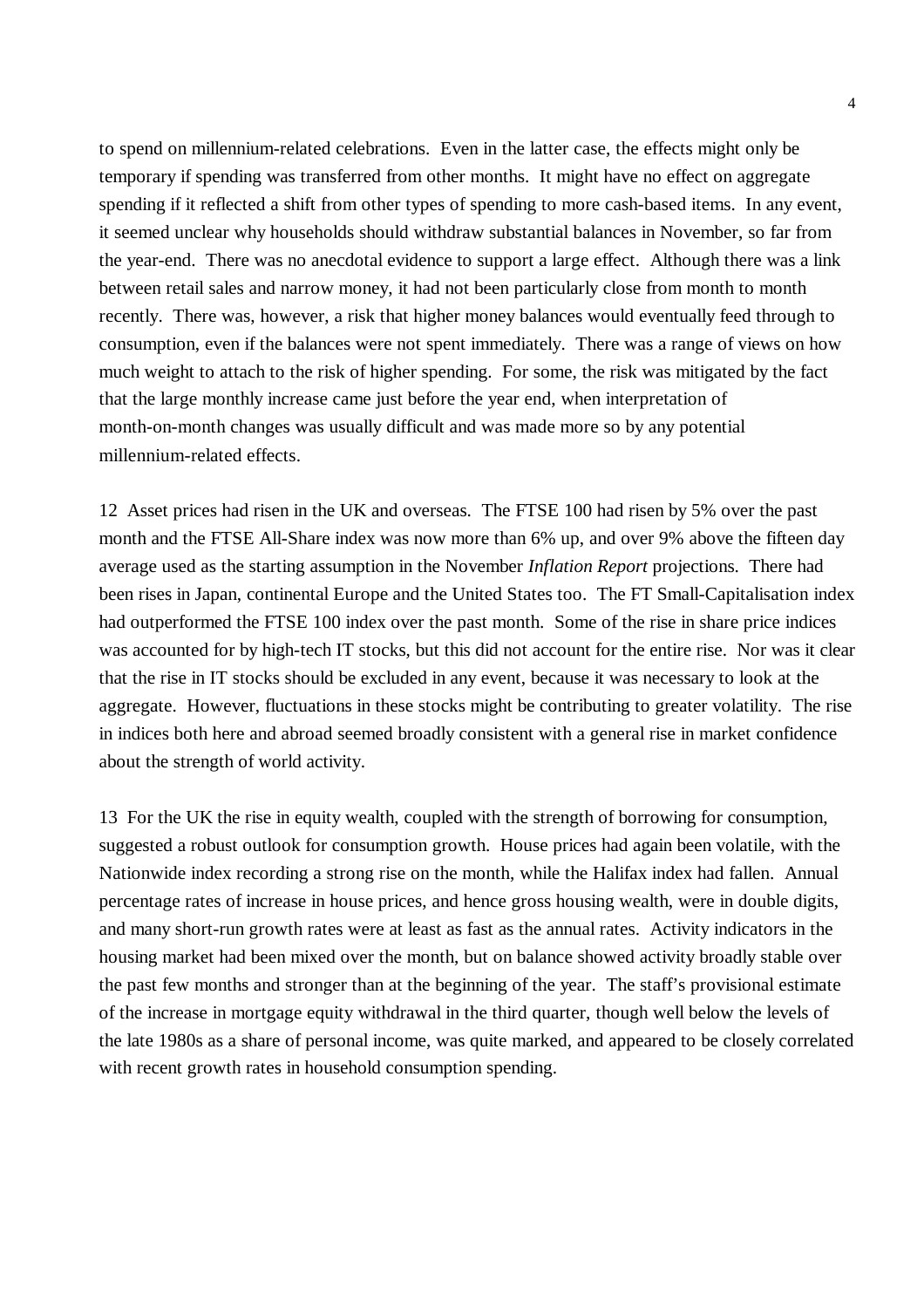#### **Prices and costs**

14 The Bank's commodity price index had fallen in October, reflecting both the fall in oil prices and a fall in metals and food prices. However oil prices had risen again in November. Producer input prices continued to reflect higher oil prices. At the retail level, oil prices had been reflected in higher inflation in continental Europe. But despite higher petrol prices in the UK too – contributing around 0.5 percentage points to annual inflation in the year to October – inflation as measured by the harmonised consumer price index in the UK was now below the European average. This was not too surprising given the past strengthening of sterling.

15 Retail price inflation on the targeted RPIX measure had risen to 2.2% in October. This was in line with expectations at the time of the Committee's November meeting. The latest CBI Distributive Trades survey balance for retail prices had turned negative in November, and was well below its historical average, which might point to further weakness in retail prices. However, the historical average reflected periods of much higher inflation, so it was difficult to interpret the recent data. Anecdotal evidence suggested wider discounting than in the past, even of some luxury brands. It was difficult to tell if the lower-than-expected outturns for some of the components of the retail prices index provided evidence of a larger-than-expected squeeze on retail margins than had been assumed in the fan chart published in the November *Inflation Report*. It might simply reflect a different timing for the reduction in margins than had been assumed. Alternatively, it could be due to other cost factors that had yet to be observed in the data or simply month-to-month volatility with no implications for the short-term profile of inflation.

16 The weakness of goods prices was clearly reflected in the retail sales deflator, which was based on the same data. The CBI/Deloitte & Touche survey balance for prices of consumer services had also fallen recently, but this survey had only been running for a few quarters. However, the CIPS services prices index had risen on the month.

17 The continuing pressure on retail margins did not seem to reflect weak demand, but other factors such as increased competition. If so, increased competition and reduction in retail margins might spread along the supply chain. Even given the recent rise in input prices, it might be difficult for manufacturers to pass on higher costs, at least in the short term. It was possible that aggregate supply had become more elastic for reasons other than a structural increase in competition in the UK, such as increased investment elsewhere by international companies and a corresponding increase in world supply. More efficient and cheaper access to information about domestic and overseas production and prices, and associated scope for cost savings on inputs, might also have an effect on UK prices. For example, the more widespread use of the Internet might affect UK productivity growth and pricing behaviour. There was little evidence that this was, as yet, having a big effect,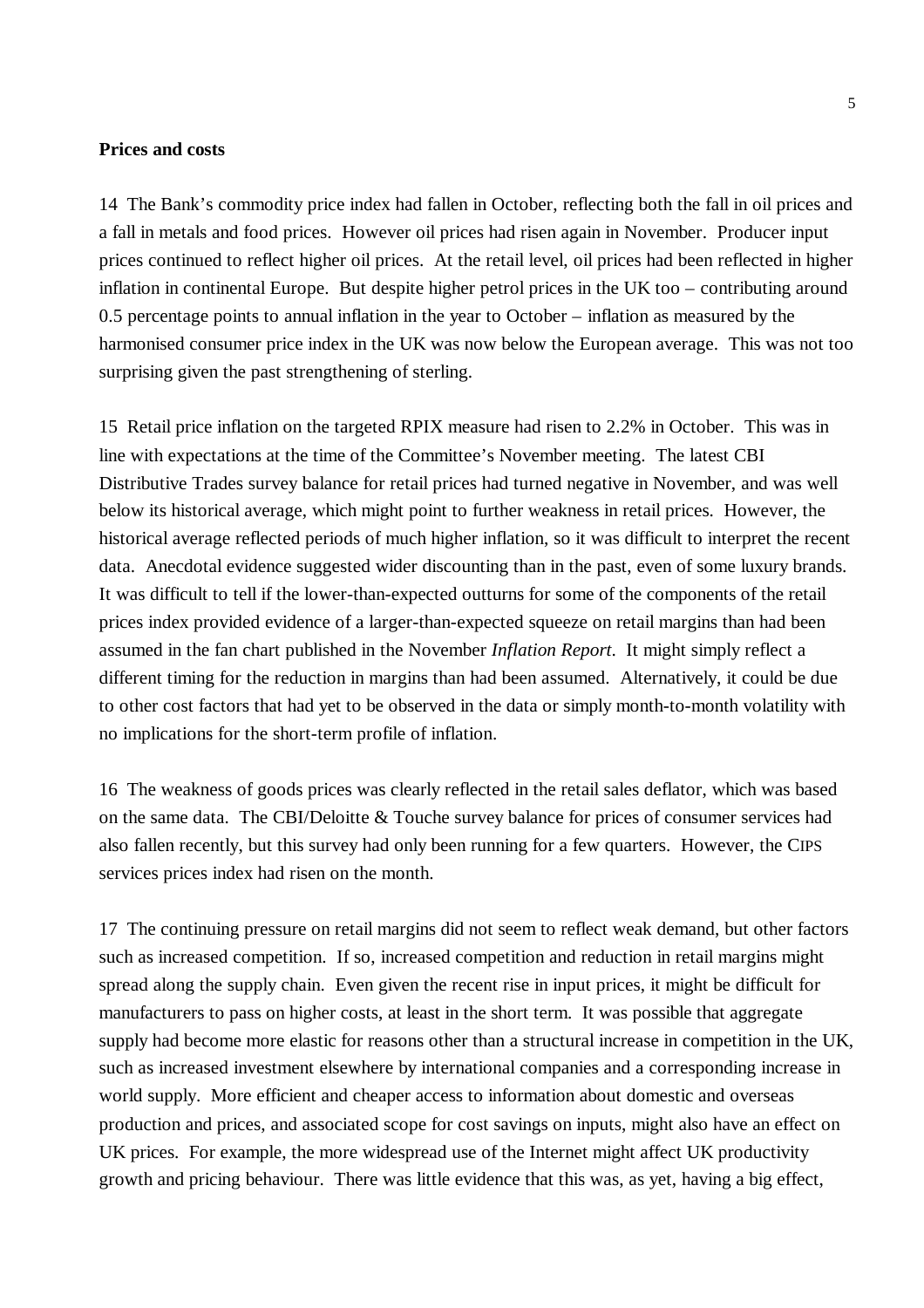though its use could grow rapidly. In the first instance one might see greater effects on inter-firm trade than at the retail level. One much quoted example of internet activity was in books, but recent movements in prices looked small when compared with the impact of the ending of the Net Book Agreement some time ago. It was therefore important not automatically to assume that the effects of the Internet would be bigger than previous shocks.

18 Most of the evidence of weaker prices related to goods prices; indeed the gap between service and goods price inflation was as large as at any time since 1992. That gap was much larger than could be explained by differences in trend productivity growth between the sectors.

19 Within the RPI there were large rises in a few components of the services index – notably insurance and foreign holidays. Some members thought it was useful to gauge the underlying behaviour of RPIX by looking at sub-indices which excluded volatile items, such as fuel prices, or possibly other 'exogenous' items such as seasonal foods and taxes. Other members thought that similar arguments could be applied to changes in prices resulting from exchange rate movements; and that other than in the very near-term, when nominal rigidities existed, it was not useful to exclude items from the index.

20 There had been some recent announcements on water, electricity and gas pricing. Taken together the effect on the short-term profile for retail prices was broadly in line with what had been assumed in the November *Inflation Report* projections.

# **The world economy**

21 The likely pace of growth in the United States remained subject to various uncertainties. The latest stock market rise added weight to the factors underpinning strong consumption growth, but had also added to the risks of a sharper slowdown if equity prices were to fall. Inflation had risen somewhat over recent months, although not on the core measure. In any event, the US situation appeared to be rather different from the conjuncture of events in the UK, because of the much stronger recent productivity growth there.

22 The Japanese GDP data had been heavily revised on release of the Q3 estimate. GDP was recorded to have fallen by 1% in the third quarter, but this followed an upward revision to the second quarter. Overall the new data and revisions back to 1997 left the level of GDP broadly in line with what had been expected at the time of the November *Inflation Report*. The markets had seemingly taken the view that as much weight should be placed on the upward revisions to the earlier data, as on the weaker Q3 growth number (which was subject to future revision). But if one placed more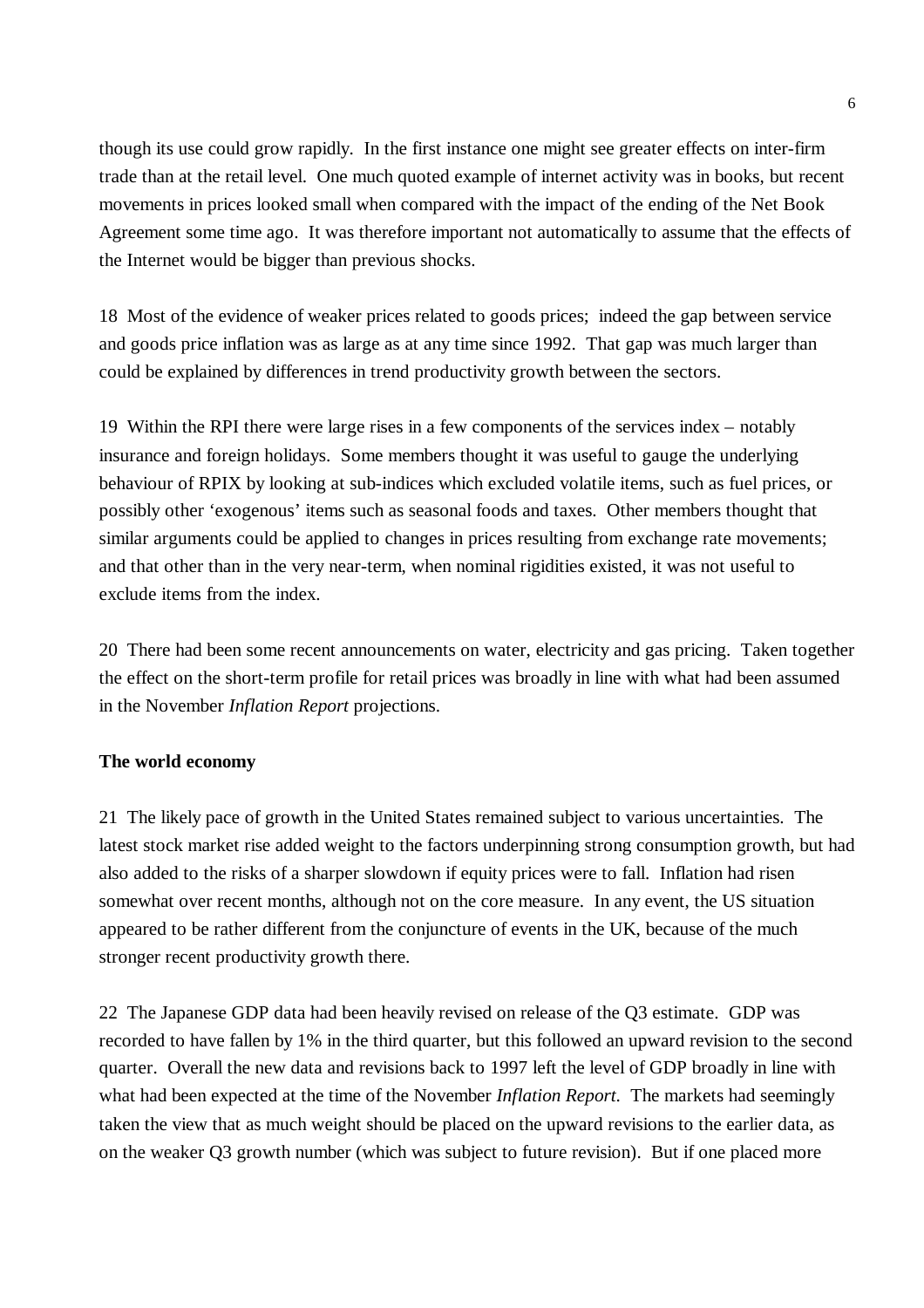weight on the momentum implied by the recent numbers, then that would imply a less sanguine view of prospects for the Japanese economy.

23 The news on activity in the rest of the industrial world, including the euro area, was either in line with or slightly more positive than expected over the past month. There seemed little news in emerging markets over the past month that would materially affect the prospects for UK inflation.

24 Turning to the pattern of exchange rates, the recent German data had contributed to a slight rise in the euro over the days leading up to the Committee's meeting, though over the past month as a whole the euro had weakened further against the dollar. Sterling's effective exchange rate had not changed much since the time of the November meeting, but was around 1% above the fifteen-day average used as a starting point for the projections. That strength was primarily against the euro, rather than against other currencies, reflecting more buoyant views of prospects for activity in the US and UK. Relative movements in yield curves over the period could account for some of sterling's appreciation against the euro. Markets had now had a chance to adjust to the interest rate increases in the United States, the euro area and the United Kingdom over the past few months. There had been no immediate major effects on financial markets. Compared with some people's prior expectations, market activity still seemed to be quite well sustained as the end of the year approached.

# **The labour market**

25 The latest labour market data had by and large been as expected. There was, however, some concern among some of the Bank's regional Agents' contacts about prospects for the coming pay round. The Agents were also finding more widespread evidence of skill shortages, which had been building since the spring. But neither this nor any of the other survey evidence on skill shortages had yet fed through to the observed earnings data. It was possible that the sentiment being picked up by the Agents was rather more about a general desire for more highly trained and educated workers rather than a cyclical point about tightness in the labour market.

26 Some data presented by Bank staff on employment transition probabilities - flows out of various categories of inactivity - had highlighted a large number of people flowing from the category of 'not wanting a job' into employment within a short period of time. At first sight this was rather surprising, but might be explained by people seeing new job opportunities become available which they had not previously expected. More research was needed in this area, but so far it suggested that the pool of people who could move into employment was greater than might be thought based on more traditional and more narrowly focused measures of potential labour supply. It might help to explain why labour tightness had not fed through to earnings as fully as might have been expected.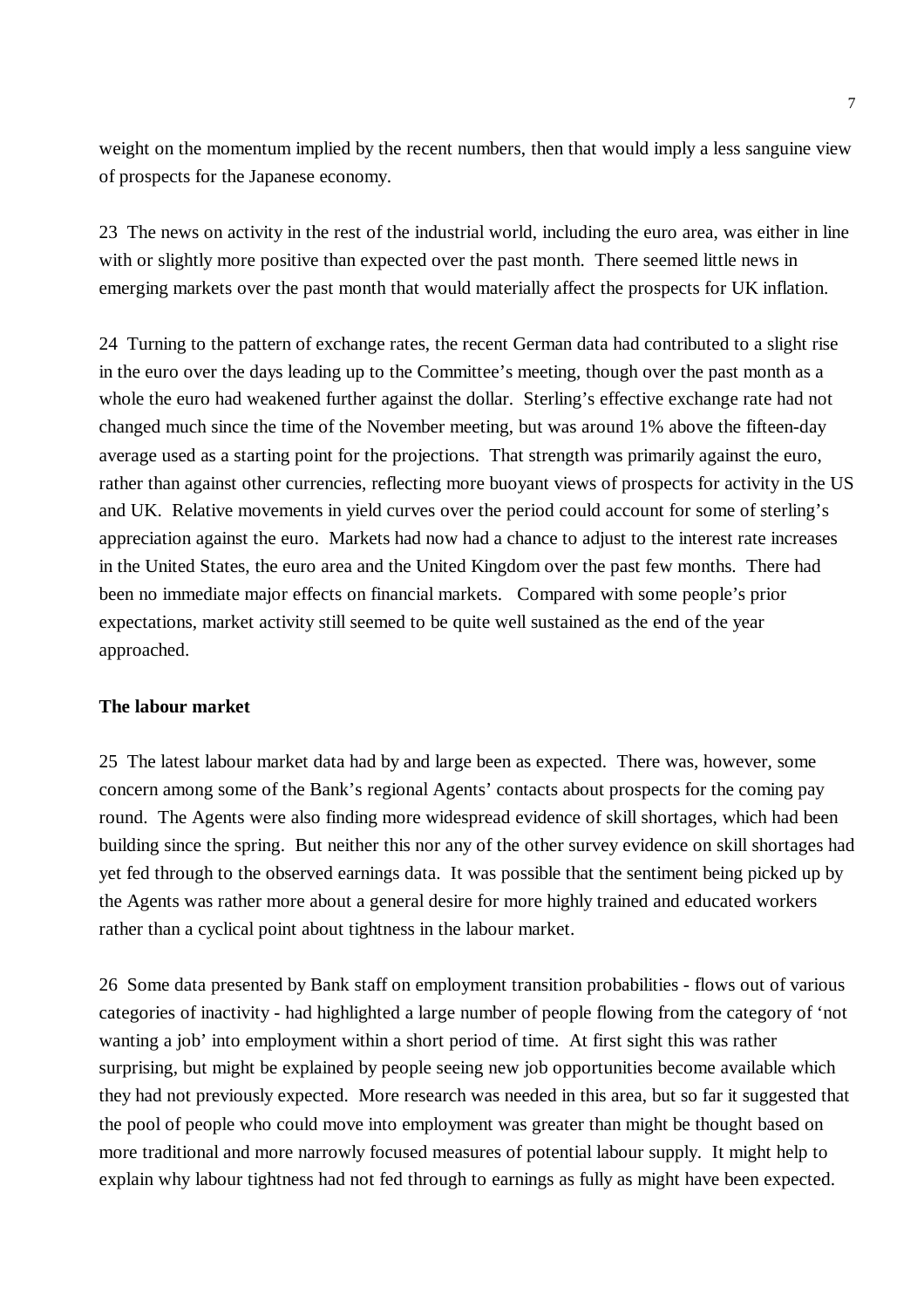27 No new official whole economy productivity or unit labour cost data were yet available for Q3, but manufacturing productivity had shown signs of picking up and had consequently begun to reduce the rate of increase of unit labour costs in that sector. The latest GDP data suggested that productivity growth for the whole economy might have risen to around 2% at an annualised rate in the third quarter, which would be close to its long run average. This was important, as the central projection in the November *Report* had assumed a recovery in whole economy productivity growth over the forecast period. The fall in profit margins could not go on forever, and required a continuing intensification of competitive pressures. Unless there was an even stronger recovery in productivity growth than had been assumed, earnings growth would need to turn out as low as assumed for the central projection of inflation to hold. Even then, unless productivity growth improved further, inflation would tend to rise at some point in the future, as the short-run downward price effects - of lower margins and a strengthening exchange rate - wore off and the effect of the underlying strength of demand began to dominate.

28 Members of the Committee reflected on the November central projection for real earnings growth. The earnings profile in the central projection was somewhat lower than the average of outside forecasts made for 2000, and given the evidence of skill shortages it was possible that the risks to this projection were more clearly on the upside. But some members retained doubts about the interpretation of the data, and as yet there was no firm evidence that the outturn for earnings growth was diverging markedly from the central projection made in November. This question would need to be re-examined in the context of the February forecast round.

## **Tactical considerations**

29 There were several tactical considerations discussed this month. First, the Committee concluded that there was no reason to change the view outlined in the minutes of the September meeting that the Y2K period should not constrain UK monetary policy setting. However, there was a related consideration concerning the data. The uncertainties about the size of millennium-related effects might make it more than usually difficult to interpret the data relating to the period covering the year-end; particular examples were for consumer spending, investment, money and earnings. In each case there would be difficulty in reaching a clear interpretation of the data immediately after the turn of the year. But it was always difficult to interpret the data for, say, retail sales around Christmas and the New Year. It was not clear that this fog would be that much thicker than usual, and it would not preclude making a change in interest rates in either December or January.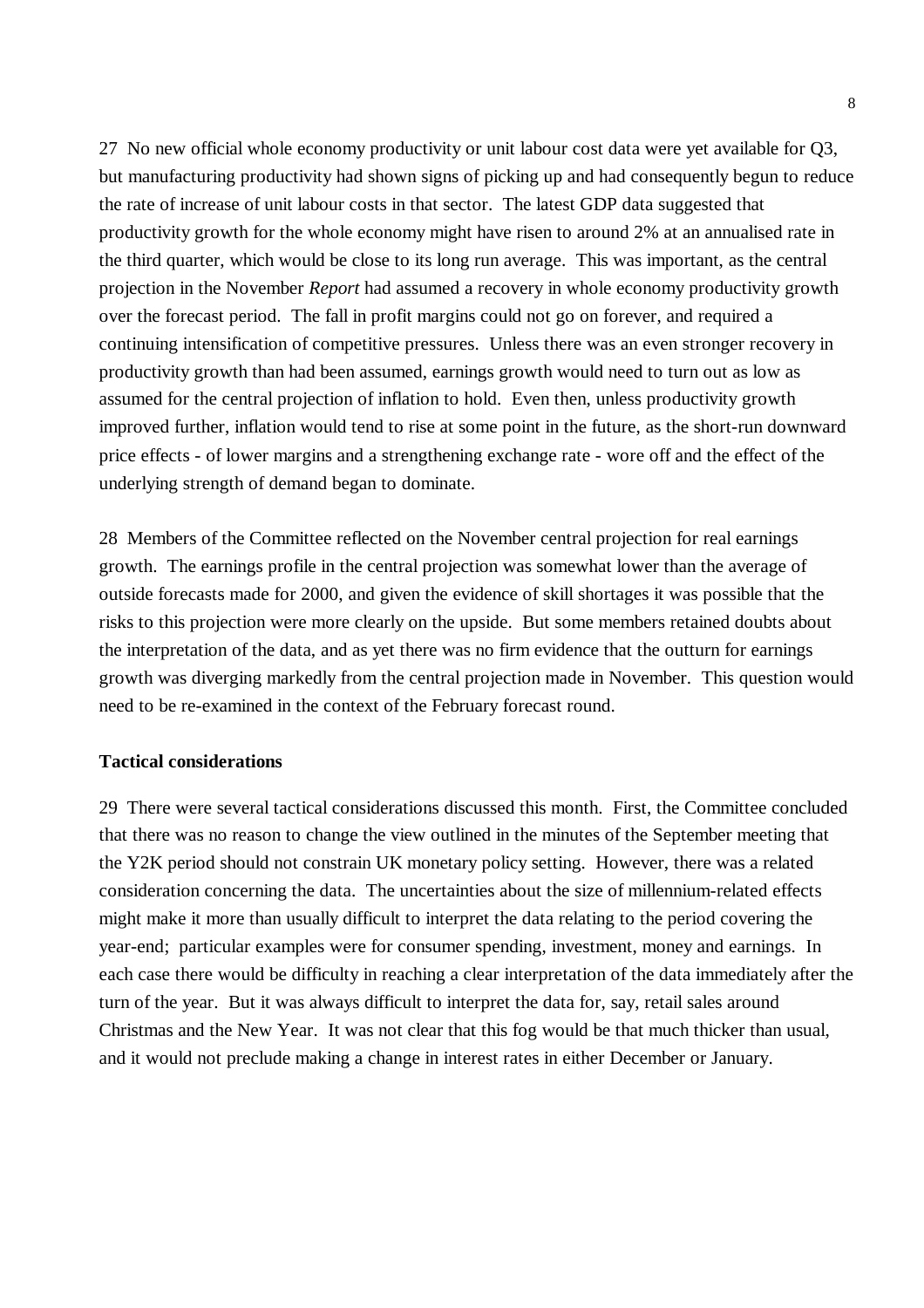#### **The immediate policy decision**

30 Some members thought that the balance of arguments was in favour of a rise in interest rates of 25 basis points this month, but attached different weights to the various supporting factors. First, for those members who had contemplated voting for a 50 basis point increase in interest rates in November (rather than 25), there did not need to be much news on the month to justify a further 25 basis point rise in rates now. Second, and related to this, the latest data did on balance suggest the central projection for inflation would be a little higher than thought a month ago. The latest evidence on activity was at least as strong as expected a month ago, and suggested that the pace of output growth might not slow as envisaged in the central case. In particular, world demand now seemed to be strengthening, and some of the influences on UK consumption growth - wealth, real incomes and borrowing - seemed to have remained strong or to have strengthened over the past month. On prices, there had been signs of a compression of retail margins, and sterling had strengthened which would put further downward pressure on the price level. But the oil price had risen further. Third, the position of the UK economy looked very different from when the last reduction in interest rates had been made in June. It was unclear whether the 50 basis point rise in rates since the summer would be sufficient to slow the economy to a more sustainable pace, and a rise in rates now might helpfully affect expectations. Fourth, the projection for inflation made in November had an upward slope at the two-year horizon. The passage of each month meant that other things being equal the projection for inflation would be higher two years ahead. So even if there were no news on the month there could be a case for a rise in interest rates. Fifth, in the view of some members, the risks of making a big monetary policy mistake were greater on the upside, and stemmed from the potential for the tightening labour market to begin to feed through rapidly to wages and prices, which suggested raising rates sooner rather than later. Overall, the case for raising rates this month, rather than delaying, was not a matter of urgency, but on balance the evidence pointed to the need for a further rise in the repo rate of 25 basis points.

31 A second view was that there was no need for a change in interest rates this month. On this view, the news on demand and output was broadly as expected at the time of the *Inflation Report*, albeit with the risks perhaps now slightly more on the upside. The news on labour market quantities was also slightly tighter than expected. However, the likely short-term profile for inflation was if anything a little lower than thought a month ago. Indeed, the downward effects on prices from reductions in utilities prices, removal of fuel and tobacco escalators and increasing competition could well be larger than had been built into the published central projection in November. Overall, neither the news on demand nor that on prices this month was conclusive. The data continued to highlight the same short-run trade-off puzzle between output and prices discussed last month in the *Report* and the minutes of the Committee's previous meeting. Looking forward, the prospects were still for rising inflation at the two-year horizon, so a further tightening would probably be needed at some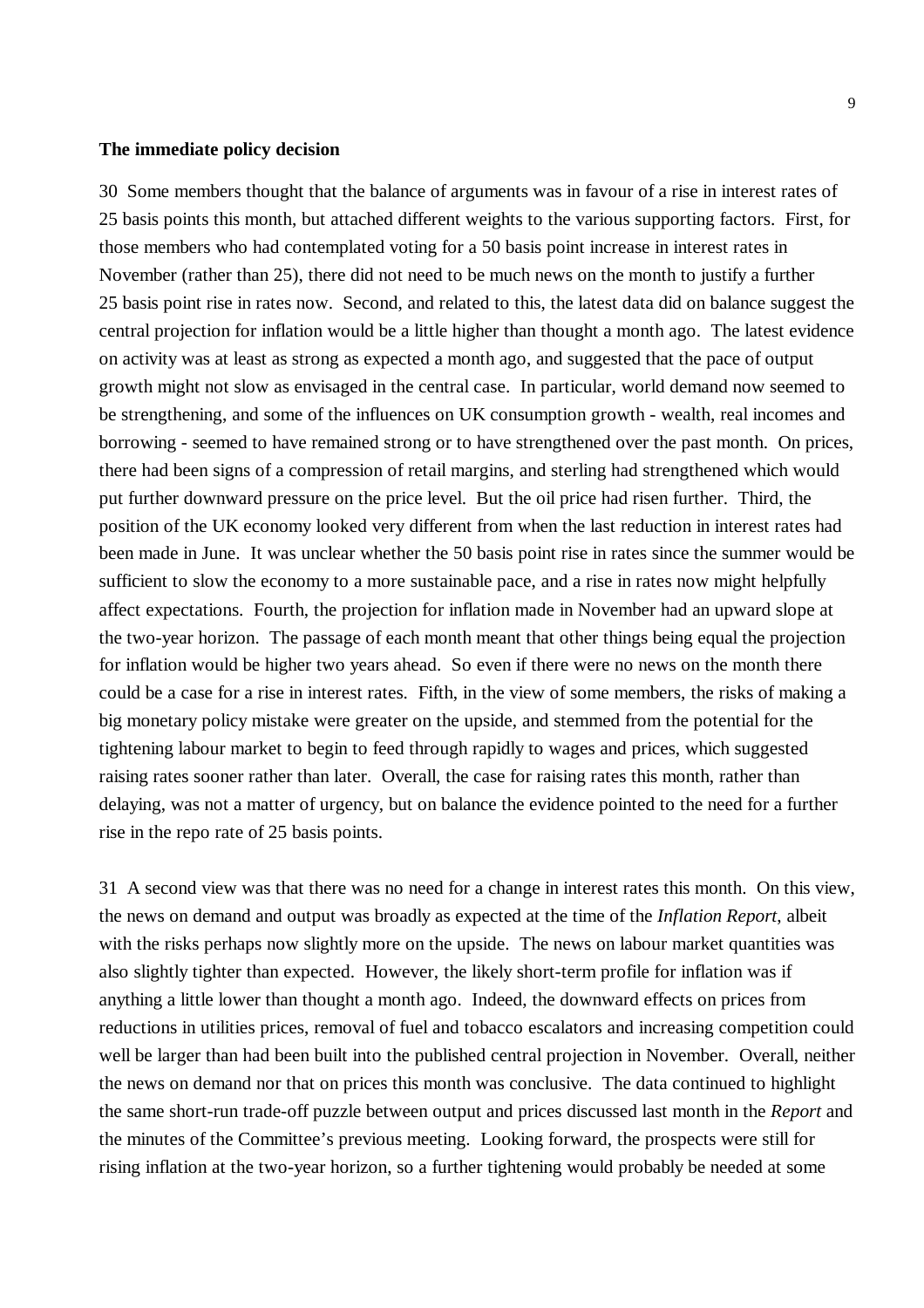stage if the economy continued along the path outlined in the published November central projection. In particular, given the latest news on labour market quantities and skill shortages, it was possible that the central projection for earnings growth in 2000 made at the time of the November *Inflation Report* was now too low. But there would be more hard evidence on earnings fairly soon as many settlements were agreed early in the New Year, and the risk of waiting another month or two would be unlikely to give rise to a big policy mistake given the saucer-shaped projection for inflation. There was time to wait and see if signs of earnings and price pressures emerged. There was therefore no need to change interest rates this month.

32 A third view also led to a conclusion that no change in interest rates was needed this month. On this view, the latest indicators were consistent with a slowdown in the rate of growth of domestic demand and output through the fourth quarter of 1999 and beyond, and the short-term profile for inflation was at least as weak as in the central projection in the *Inflation Report*. The exchange rate had appreciated compared with the central assumption, and was closest to the constant exchange rate profile described in the November *Inflation Report* (see pages 48 and 58). A higher exchange rate would put more downward pressure on prices than implied by the November central projection. On this view it was prudent to wait and gauge the impact of the two previous increases in interest rates since the summer, and to see whether there would be a further intensification of competitive pressures. A rise in interest rates now would risk pushing inflation further below the target.

33 The Governor invited members to vote on the proposition that the Bank's repo rate be maintained at 5.5%. Six members of the Committee (the Governor, David Clementi, Charles Goodhart, DeAnne Julius, Ian Plenderleith and Sushil Wadhwani) voted for the proposition. Mervyn King, Willem Buiter and John Vickers voted against, preferring a rise in rates of 25 basis points.

34 The following members of the Committee were present:

Eddie George, Governor Mervyn King, Deputy Governor responsible for monetary policy David Clementi, Deputy Governor responsible for financial stability Willem Buiter Charles Goodhart DeAnne Julius Ian Plenderleith John Vickers Sushil Wadhwani

Gus O'Donnell was also present as the Treasury representative.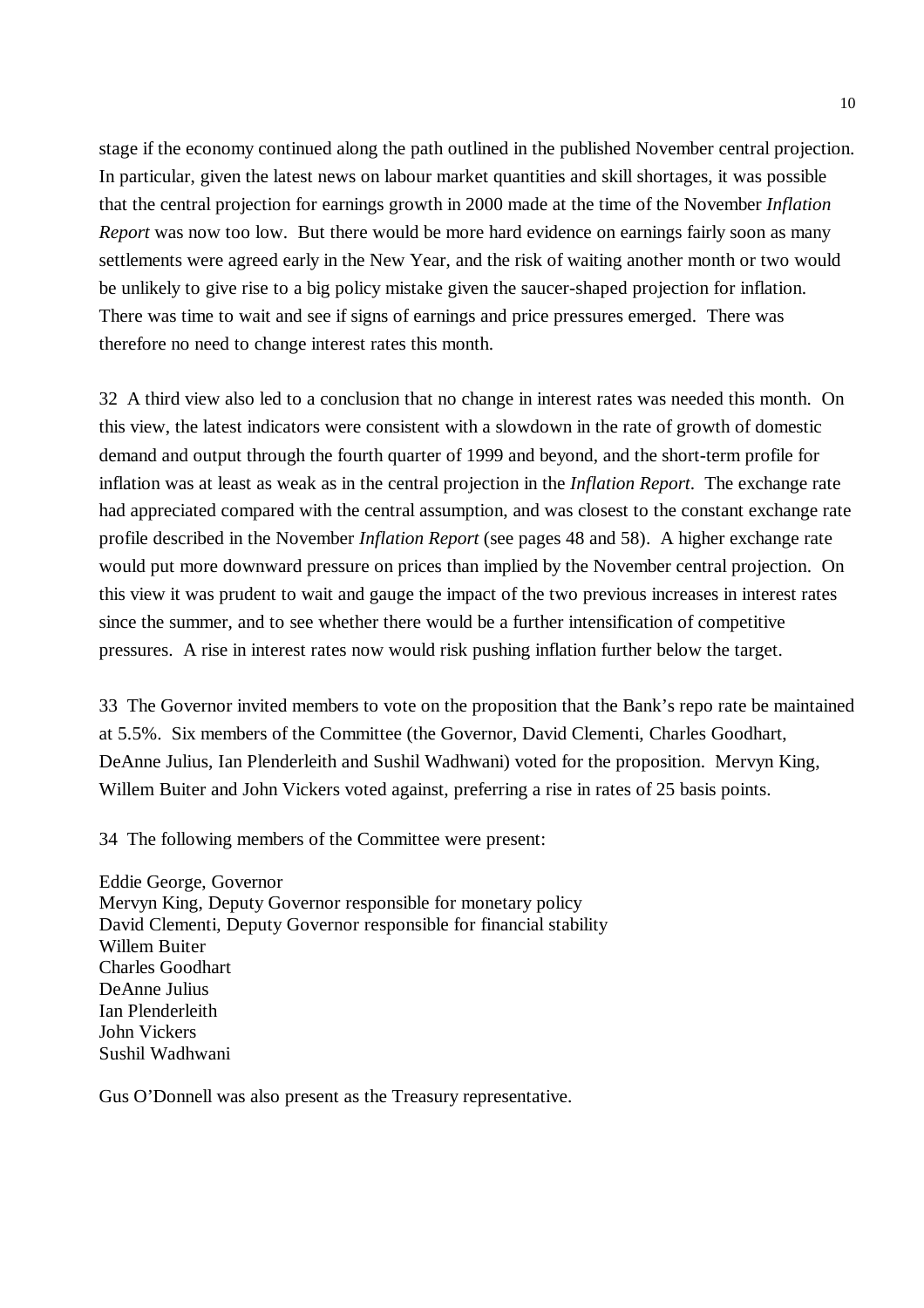#### **ANNEX: SUMMARY OF DATA PRESENTED BY BANK STAFF**

A1 This Annex summarises the analysis presented by the Bank staff to the Monetary Policy Committee on 3 December, in advance of its meeting on 8-9 December 1999. At the start of the Committee meeting itself, members were made aware of information that had subsequently become available, and that information is included in this Annex.

# **I The international environment**

A2 Growth in the United States in Q3 had been stronger than expected, but GDP had fallen in Japan, and there had been a mixed picture in the euro area, with activity stronger in France than in Germany. The latest data from the US and Japan had suggested that growth in gross trade volumes had remained at relatively high levels, though might have fallen back slightly in recent months. Oil prices had risen again in November, reflecting stronger global demand prospects, high compliance rates with the agreement among OPEC members to limit supply, and lower oil stocks in OECD countries. World food prices had fallen.

A3 US GDP growth in Q3 had been revised upwards to 1.4%, largely reflecting higher contributions from net trade and stockbuilding. Annual growth in industrial production had risen to 3.3% in October. Although the index of capacity utilisation in the National Association of Purchasing Managers' survey had been stable over the last year, the survey had been pointing to lengthening delivery times and a rising backlog of orders, consistent with a rather stronger outlook for activity. Consumer confidence had risen in November, on the back of strong income expectations. Unemployment had continued to fall, reaching 4.1% in October, and had remained unchanged in November. Producer prices had fallen by 0.1% in October, reflecting falls in food and energy prices. Annual consumer price inflation had remained unchanged in October, at 2.6%.

A4 German GDP had risen by 0.7% in Q3, and growth rates in Q1 and Q2 had been revised upwards. French industrial and consumer confidence indicators had grown by considerably more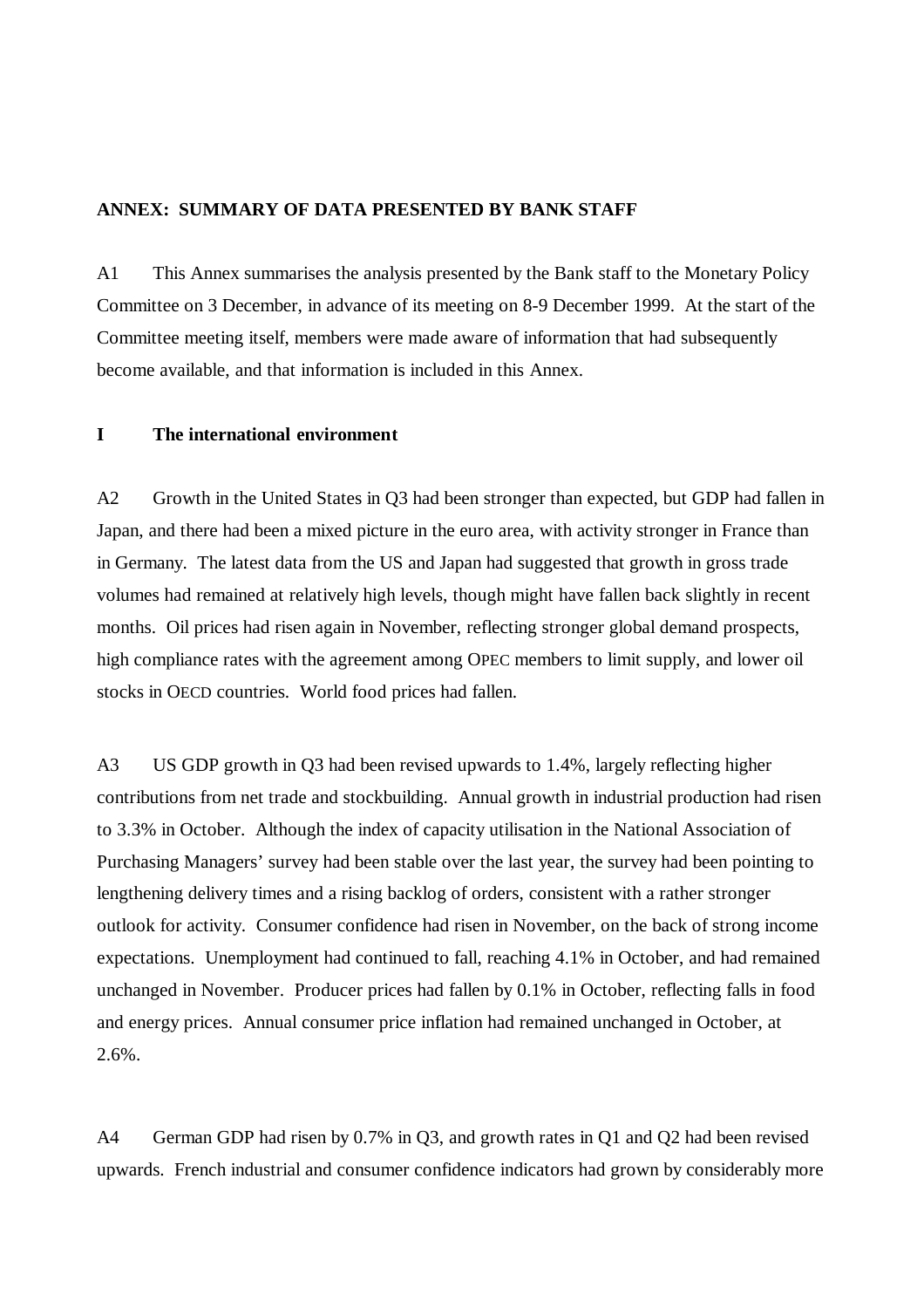than those in Germany in October and November. Annual growth in industrial production in the major three euro area economies had fallen slightly to 0.9% in September, reflecting growth of 3.1% in France, 0.3% in Germany and –0.7% in Italy. But a strong rise in German manufacturing orders in October and a rise of industrial production of 1.4% in the year to October had suggested a possible future pick up in German activity. The euro area broad money measure M3 had risen by 6.0% in the year to October. Annual inflation in the euro area had risen slightly in October to 1.4%, mainly reflecting the rise in energy prices over the year. Survey measures had suggested that inflation was expected to rise further in coming months.

A5 Japanese GDP had fallen by 1% in Q3, a steeper fall than market expectations, although the level of GDP in the previous quarter had been revised up substantially. Industrial production had fallen by 2.3% in the month to October, but it had still been 1.7% higher than a year ago, and overtime hours had risen in recent months. Inventories had continued to decline, falling by 8.8% in the year to October. The unemployment rate had remained unchanged at 4.6% in October. Base money growth had slowed to 5.5% in the year to October, but growth in broader measures had picked up slightly, and bank lending had continued to recover from the low in August. The consumer price index had fallen by 0.7% in the year to October, but excluding food had fallen by only 0.1%. The Economic Planning Authority had released details of a further ¥18 trillion economic revival package.

# **II Monetary and financial conditions**

A6 Narrow money had grown strongly in November. After adjustment for seasonality and the introduction of the new 50p and  $\pounds$  coins, notes and coin had increased by 1.4% on the month, and the twelve-month growth rate had risen to 8.9%, the highest since 1980. The usual practice of current updating of seasonal adjustment meant that part of the rise in the seasonally unadjusted data in November had been treated as a seasonal effect, depressing the seasonally adjusted figure relative to an alternative measure based on non-updated seasonal factors. Part of the pick up in November had reflected special effects, such as a temporary increase in cash holdings relating to government Winter Allowance payments. But even after adjusting for an estimate of the quantitative impact of these factors, narrow money growth had still been unusually strong, consistent with evidence from other sources of robust growth in retail sales.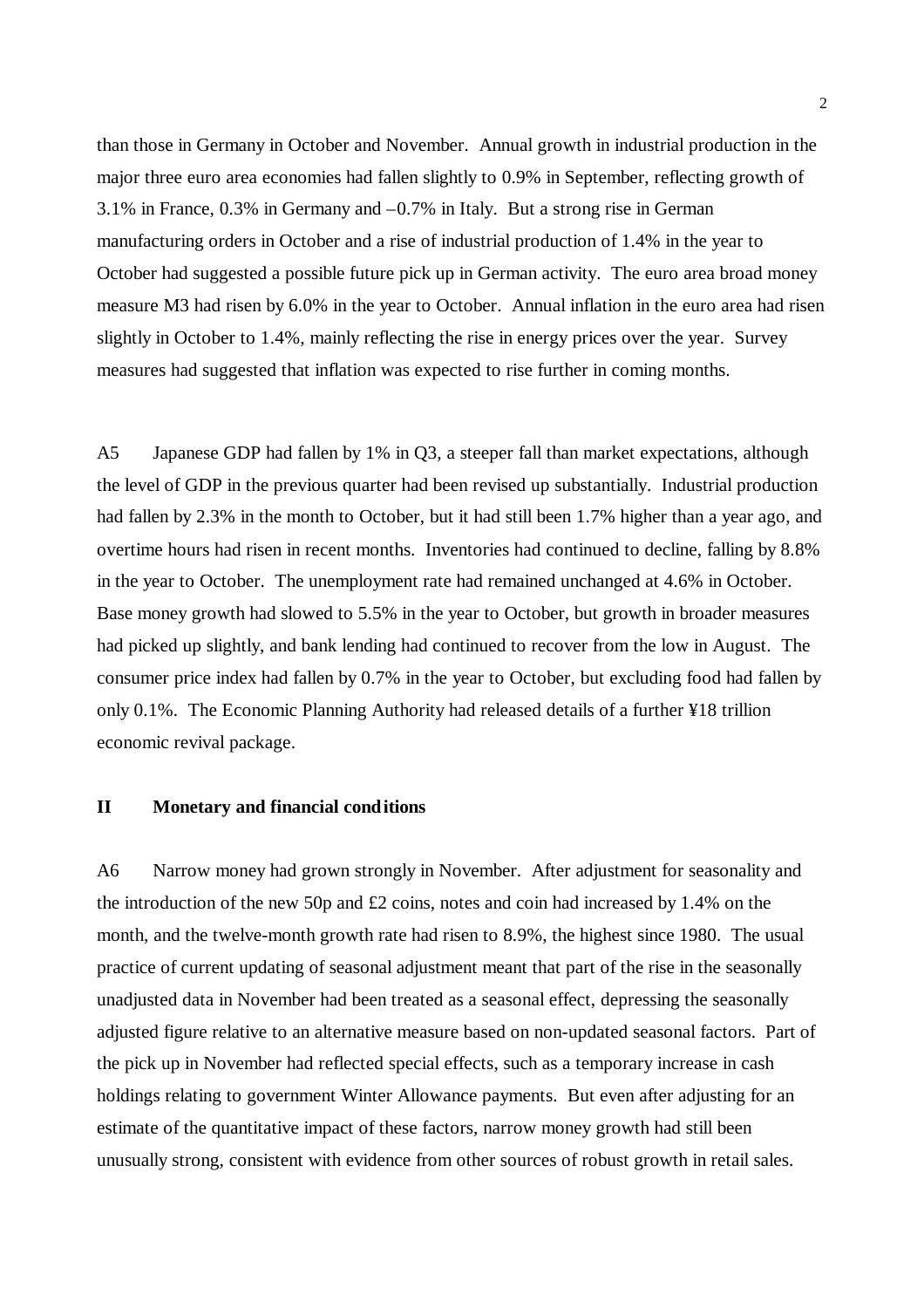A7 The stock of M4 had risen by £4.2 billion (0.5%) in October. The twelve-month rate had picked up slightly to 3.0%. M4 lending (excluding securitisations) had grown by £7.6 billion (0.8%) in October, and the twelve-month rate had risen to 7.2%. Robust lending growth had been driven by the continuing strength in lending to households and a rise of some £3 billion in lending to other financial corporations (OFCs) on the month.

A8 Households' M4 deposits had risen by £2.2 billion (0.4%) in October. M4 lending to households (excluding securitisations) had remained strong, rising by £4.1 billion (0.8%) in October. The twelve-month rate had picked up to 8.8%, the highest rate since 1991Q3, as net secured lending had continued to grow strongly. Within total lending to individuals, net secured lending had risen by £3.6 billion (0.8%) in October, and the twelve-month growth rate had increased to 7.9%. The value of loan approvals had also been strong (at £10.4 billion). October's net secured lending and loan approvals data, combined with the historically high level of the stock of loan approvals, were consistent with continued housing market strength. Total unsecured lending had also been strong, growing by £1.0 billion (0.9%) in October, but growth had weakened over the past year. According to provisional Bank estimates, mortgage equity withdrawal had risen sharply to £2.4 billion in Q3, leaving 'total borrowing for consumption' (defined as mortgage equity withdrawal plus unsecured lending) at its highest level as a percentage of disposable income since 1990.

A9 The M4 deposits of private non-financial corporations (PNFCs) had risen by £1.7 billion (1.4%) in October, and the twelve-month rate had risen sharply to 6.9%. M4 lending to PNFCs had grown more slowly, rising by £0.4 billion (0.2%) in October. But PNFCs' total borrowing, including foreign currency borrowing and capital market finance, had remained strong.

A10 OFCs' M4 deposits had risen by £0.3 billion (0.2%) in October, although the twelve-month rate had remained very weak at -7.2%, reflecting the sharp rundown earlier in the year. OFCs' M4 borrowing had been much stronger in October, rising by £3.1 billion (1.6%) on a month earlier, and by 6.0% on a year earlier.

A11 Short-term nominal forward rates at maturities up to five years had fallen following the 25 basis point rise in the repo rate and the publication of the *Inflation Report* in November. But market rates had risen again following the release of the MPC minutes, most markedly at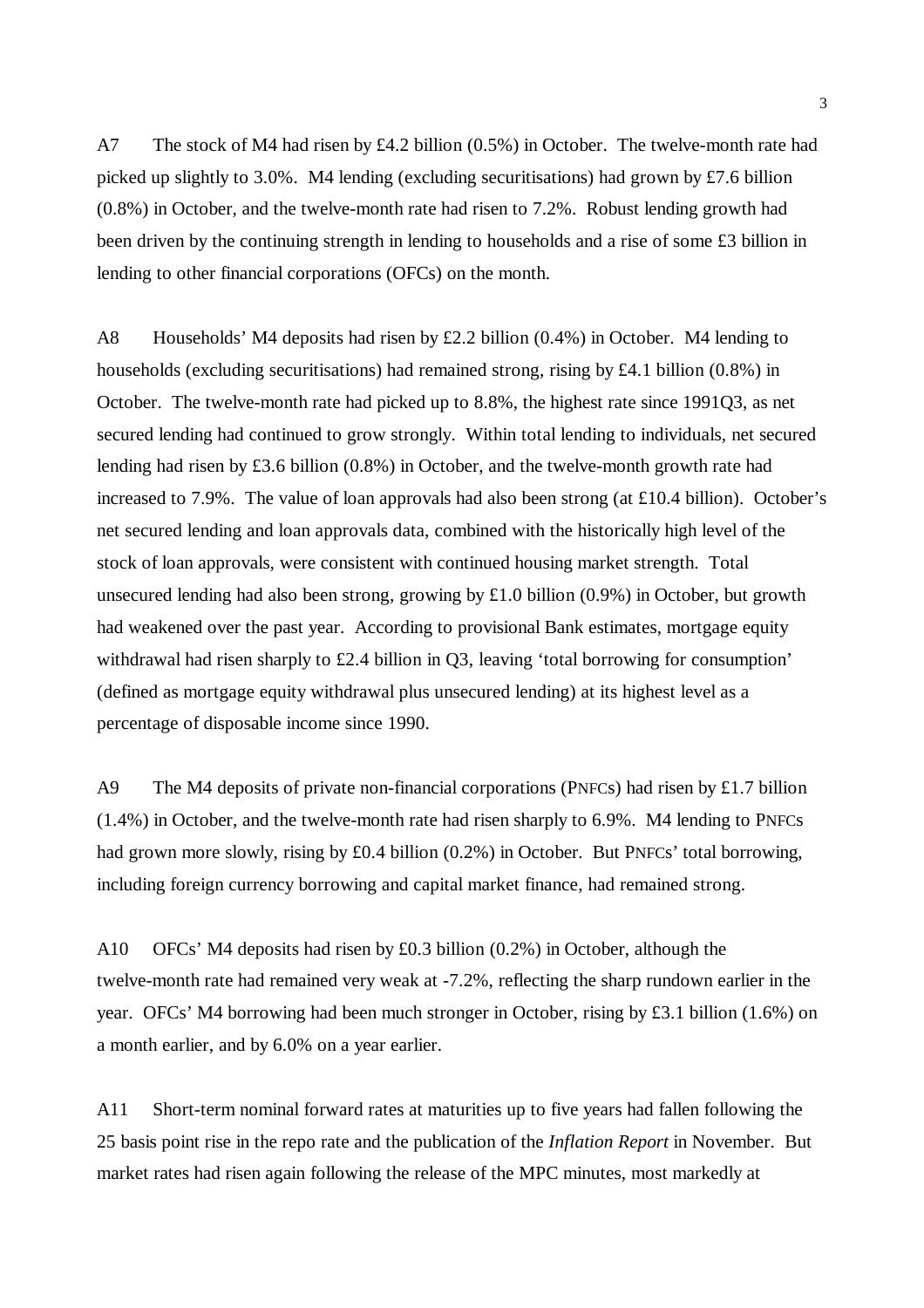maturities of around one year. The falls in long nominal rates seen in late October had continued in the first week of November. This had partly reflected a global bond rally, but the fall in UK gilt yields had been greater than in other countries. Corporate bond yields at comparable maturities had also fallen. Long real interest rates derived from the index-linked gilt market had shown a similar pattern to long nominal rates. Although market expectations of inflation in the short to medium term (derived from nominal and index-linked gilts) had fallen immediately after November's MPC meeting, the decline had largely been unwound later in the month. Survey measures of inflation expectations for 2000 had been broadly unchanged on the month.

A12 Quoted retail rates data had suggested that the November rate rise had been almost fully passed through to standard variable mortgage rates. Fixed-rate mortgages had risen by less, reflecting movements in swap rates.

A13 The FTSE All-Share index had risen by 6.2% since the November meeting. Small capitalisation stocks had outperformed the FTSE 100 and All-Share indices, rising by 12.2%.

A14 The sterling effective exchange rate index had appreciated by 0.3% since the November MPC meeting, and by 0.8% compared with the starting point for the November *Inflation Report* projection. Over the month, sterling had appreciated against the euro, but had fallen against the dollar and yen. Monetary news had appeared to explain much of the move in the euro-sterling bilateral rate.

#### **III Demand and output**

A15 Quarterly GDP growth at constant market prices had been unrevised, at 0.9%, in Q3. The annual growth rate had also been unchanged at 1.8%. Total industrial production had risen by 1.2% in Q3 and by 0.3% on a year earlier. Manufacturing output had grown by 1.0% in Q3, the first time since 1995 Q2 that manufacturing output growth had been higher than services, though the level of manufacturing output had still been 0.2% lower than a year earlier. Services output had grown by 0.9% in Q3, revised down from 1.0% in the first release, with annual growth at 2.4%. Construction output had grown by 0.5% in Q3.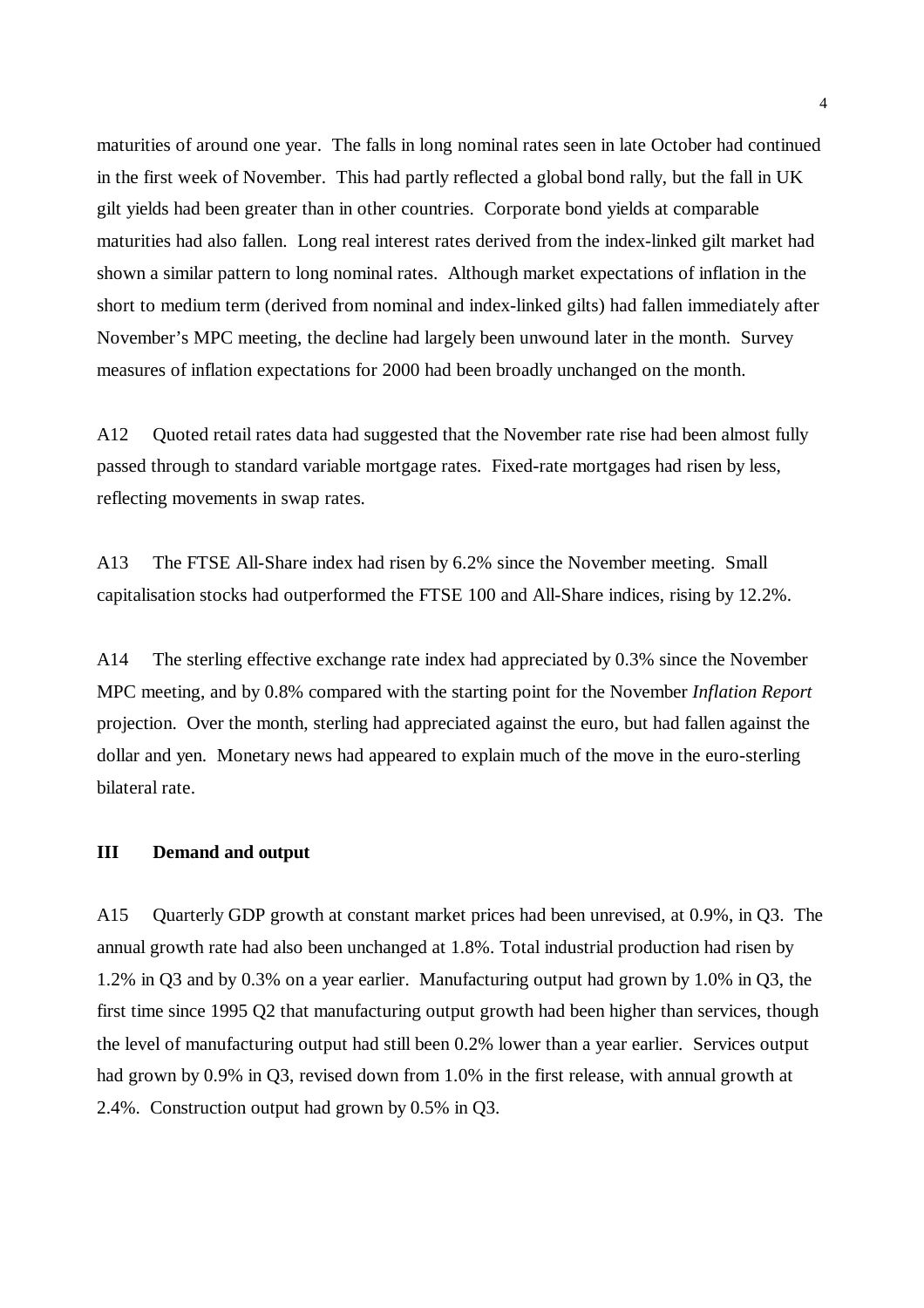A16 The expenditure breakdown of GDP had shown domestic demand growing by 0.7% in Q3. Changes in inventories had contributed 0.2 percentage points to growth, so final domestic demand had grown by 0.5%.

A17 Private consumption had grown by 0.6% in 1999 Q3, and annual growth had been 4.4%. This had been stronger than expected at the time of the November *Inflation Report*, partly because of an unexpectedly small fall in vehicle expenditure. The seasonal pattern of vehicle expenditure in 1999 had been affected by the change in registration dates for new cars. The ONS had included an estimate of the size of this seasonal shift in their estimate of total Q3 spending. But a similar adjustment had not yet been made to Q1 or Q2 in light of the latest data. Total new car registrations over the first eleven months of the year had been 1.8% lower than a year earlier. A complete breakdown of consumption growth had not yet been published, but retail sales had grown by 1.2% in Q3. Government consumption had risen by 0.5% in Q3, down from 0.6% in Q2.

A18 Total investment had grown by 0.2% in Q3. Business investment had fallen by 1.3%, though it had remained 4.3% higher than a year earlier. Within this, manufacturing investment had fallen by 5.2% in Q3, and service sector investment had fallen by 0.6%. The fall in business investment had been puzzling, but the investment data had tended to be revised upwards in recent years. The gross operating surplus of corporations had risen by 2.3% in Q2, and the annual rate of decline had moderated to -5.0%.

A19 Inventories had made a positive contribution to GDP growth in Q3, reflecting a slowdown in the pace of decline. Including the alignment adjustment, inventories had fallen by £0.7 billion in Q3, compared with a fall of £1.2 billion in Q2. The CBI monthly survey in November had reported that manufacturers still perceived their stocks to be more than adequate.

A20 Net trade had contributed 0.2 percentage points to GDP growth in Q3, the second consecutive positive quarterly contribution. Total exports of goods and services had grown by 6.2%, and imports had grown by 4.9%. The rise in goods exports had been more broadly based than in Q2, with exports to non-EU countries growing by 10.1% and exports to the EU rising by 7.0%.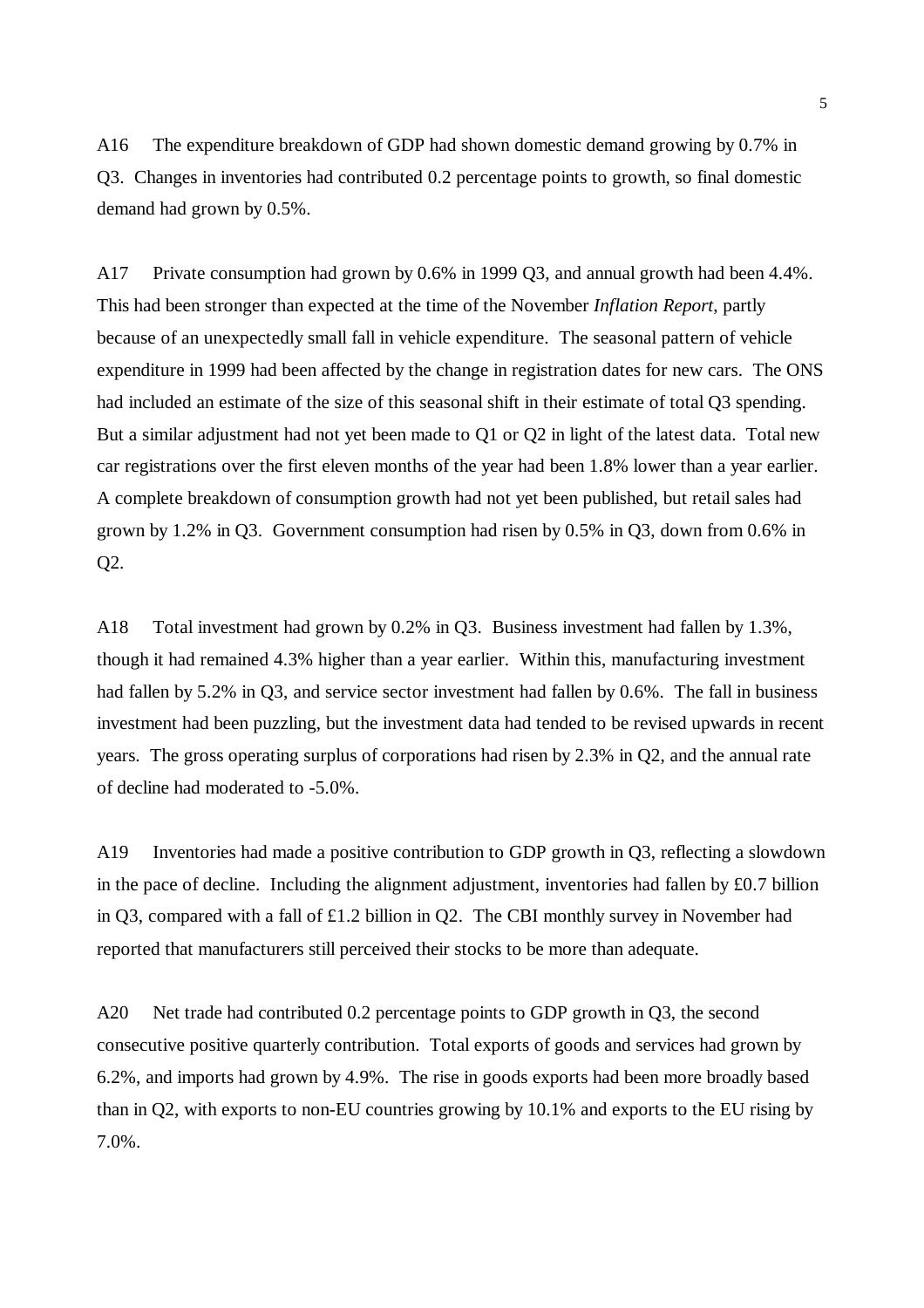A21 The Bank's regional Agents had conducted a survey of their contacts to help assess the nature of the export recovery. A sample of mostly manufacturing firms with export-related business had been selected. Of the 121 firms responding to the survey, slightly more than half had indicated that their export volumes had not grown over the past six months. Demand had been reported to be strongest in North America, followed by Asia and other markets. Europe remained the weakest market, but had been recovering slowly. A large number of exporters to Europe had noted that lower profit margins had been a factor affecting export volumes in the past six months.

A22 On the assumption that the exchange rate remained unchanged, the expected growth in export volumes over the next six months had varied across regions. Around 40% of respondents exporting to Europe expected volumes to fall, with an additional 30% expecting growth to slow but remain positive. Those exporting to regions outside Europe had been more optimistic, with around three-quarters expecting positive export growth.

A23 Turning to indicators of Q4 activity, manufacturing output had risen by 0.1% in October and retail sales volumes had risen by 0.5%. Retail sales volumes had grown by 1.2% in the three months to October compared with the previous three months, and by 4% compared with a year earlier. Growth in retail sales volumes had continued to exceed that of retail sales values. The CBI Distributive Trades survey had shown a balance of +24 respondents reporting higher activity in November, and further growth had been expected in December. The MORI measure of consumer confidence had risen to +4 in November, but the GfK confidence index (which was less volatile and had a bigger sample) had fallen to  $-1.5$ .

A24 Housing data had been mixed in November, with the Halifax house price index falling by 0.5%, but the Nationwide measure rising by 1.9%. Indicators of housing activity had also been mixed, but generally pointed to continued high levels of activity. Particulars delivered had risen by 4.1% in October and had been 17.4% up on a year earlier. But the seasonally adjusted net balance of respondents reporting an increase in net reservations compared to a year ago had fallen to +29 in the October House Builders' Federation survey, from +45 in September. The Royal Institute of Chartered Surveyors seasonally adjusted sales balance had remained high at +32. Private housing starts had risen by 4.5% in the three months to October compared to the previous three months, and by 9.0% compared to a year earlier.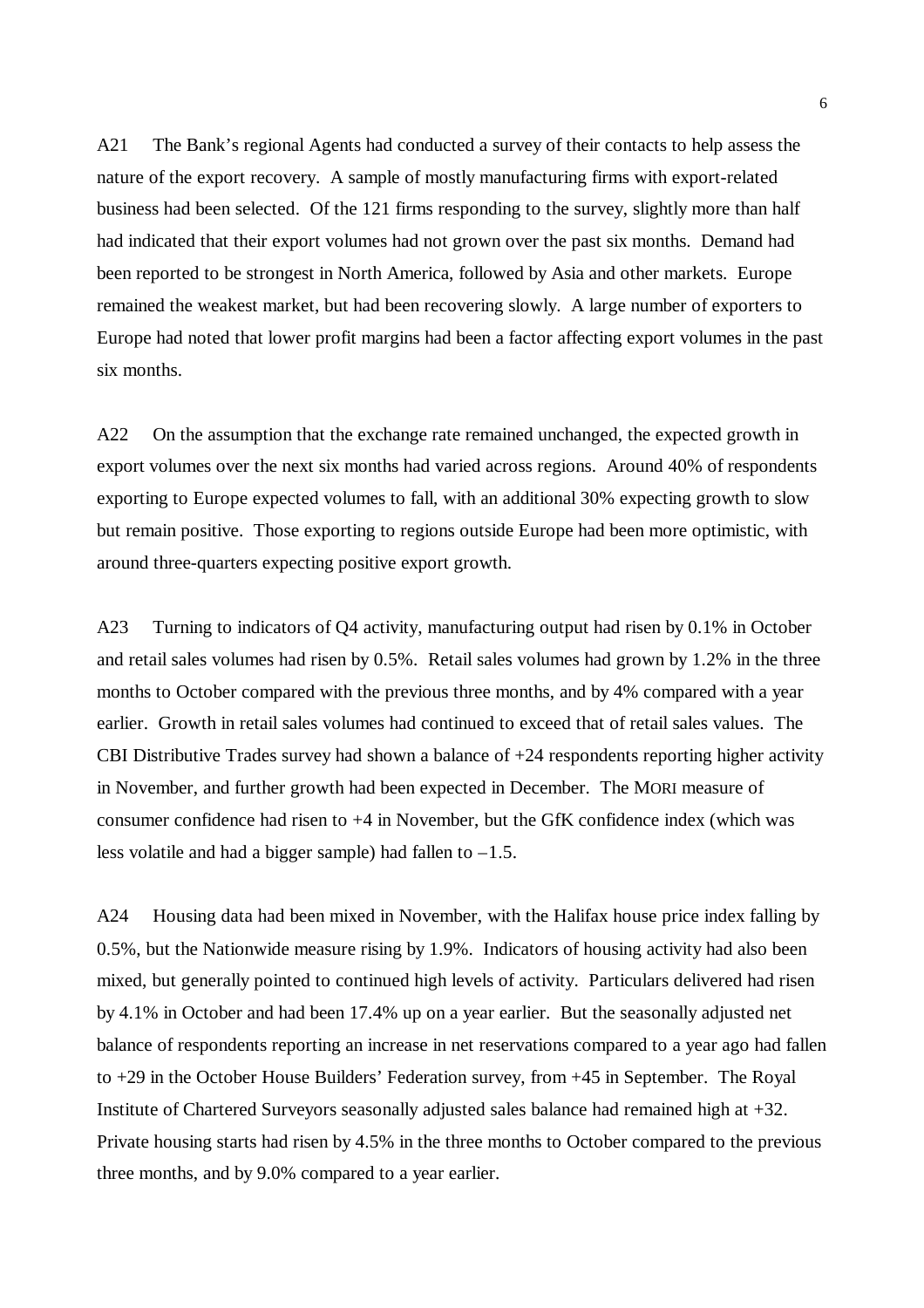A25 The latest survey-based estimate produced by Bank staff had suggested GDP growth of 0.8%-0.9% in Q4. The estimate of three-month on three-month GDP growth produced by the National Institute of Economic and Social Research had been 0.9% in October and projected to be 0.8% in November. Turning to the individual surveys, the output expectations balance in the CBI Monthly Trends survey had fallen back a little to +6 in November from +12 in October. The total orders balance had been above its average at -16, but export order books had been at –33, below their long run average. The October CBI Industrial Trends survey had shown that manufacturing investment intentions had weakened as the balance of expected capital expenditure on plant and machinery had fallen to  $-11$  in Q3 from  $-8$  in Q2, well below the long-run average.

A26 The headline index of the Chartered Institute of Purchasing and Supply (CIPS) manufacturing survey had risen slightly to 54.2 in November. The output index had been 57.4, above the no-change value of 50 for the ninth consecutive month, and the highest level since February 1997. The survey had suggested rather less buoyant export growth than the official data, with the index at 53.1. Stocks of finished goods had fallen in November, after rising in October for the first time since July 1998. The CIPS services survey had strengthened to 59.5 in November, the highest level since June 1997, with business activity rising throughout the sector. The CIPS construction index had also been strong at 57.5 in November, with housing and commercial orders remaining robust. But construction new orders had fallen by 5% in the three months to September compared with the previous three months, and had been 16% below their level in the same period in 1998.

A27 In its latest Pre-Budget Report, published on 9 November, HM Treasury had revised down its forecast of Public Sector Net Borrowing in 1999/00 by around £6 billion. Forecast receipts had been revised upwards, reflecting an improved cyclical outlook. Projections for total public sector spending out to 2001/02 had been little changed, although a £0.7 billion underspend in 1998/99 had been carried forward into 1999/00.

A28 The Chancellor had announced that the automatic road fuel and tobacco duty escalators would no longer be applied: decisions on any real increases in these duties would be made by the Chancellor in subsequent Budgets. Removing the escalators from the fiscal projections had reduced projected receipts by £1 ¼ billion in 2000/01, rising to £6 billion in 2003/04.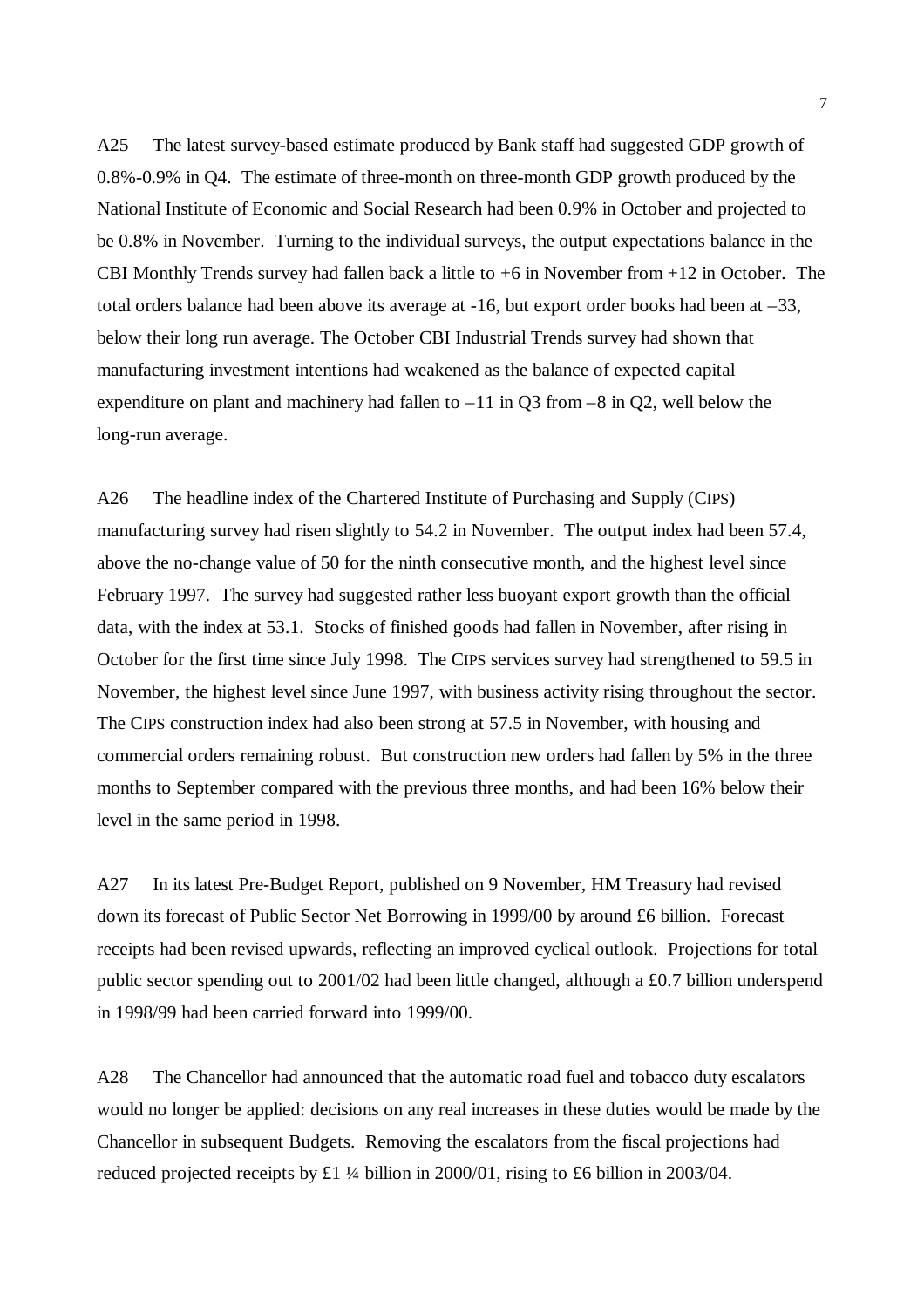A29 The lower overall projections for borrowing had not reflected a tightening of the Government's desired fiscal stance, which would only be reassessed in the next Budget. Projections for the structural deficit over the next three years had been little changed. The Treasury had published a separate document prior to the Pre-Budget Report assessing the outlook for trend output growth over the next five years. This had suggested that trend growth could be 2 ½% per annum compared with the 2 ¼% per annum assumed in recent Treasury fiscal forecasts. Nevertheless, the fiscal forecasts in the Pre-Budget Report had continued to assume trend growth of 2 ¼% per annum, as would those in the next Budget.

## **IV The labour market**

A30 According to the Labour Force Survey (LFS), there had been a sharp increase in employment of 110,000 (0.4%) in Q3, following growth of 0.2% in Q2. After making an adjustment for the difference in average hours worked by full and part-time staff, employment growth in full-time equivalent terms had been the strongest for more than a year. Total hours worked had risen by 0.3% during the quarter. The proportion of the working-age population in employment had risen slightly in Q3, but had remained below the spring 1990 peak.

A31 CIPS survey measures of employment growth had been little changed in November. The surveys suggested that manufacturing employment had again remained stable, services employment had continued to rise moderately, and growth in construction sector employment had remained robust.

A32 Unemployment had continued to fall in Q3, by 38,000 on the LFS measure and by 57,000 on the claimant count measure. Almost the entire fall in the LFS measure had been accounted for by a reduction in the number of short-term unemployed (those unemployed for fewer than six months). The pace of decline in claimant count unemployment had appeared to slow in the most recent data (the claimant count had fallen by 11,000 during September and October, compared with a total of 54,000 in the preceding two months). However, the ONS were reviewing the seasonal adjustment of these data.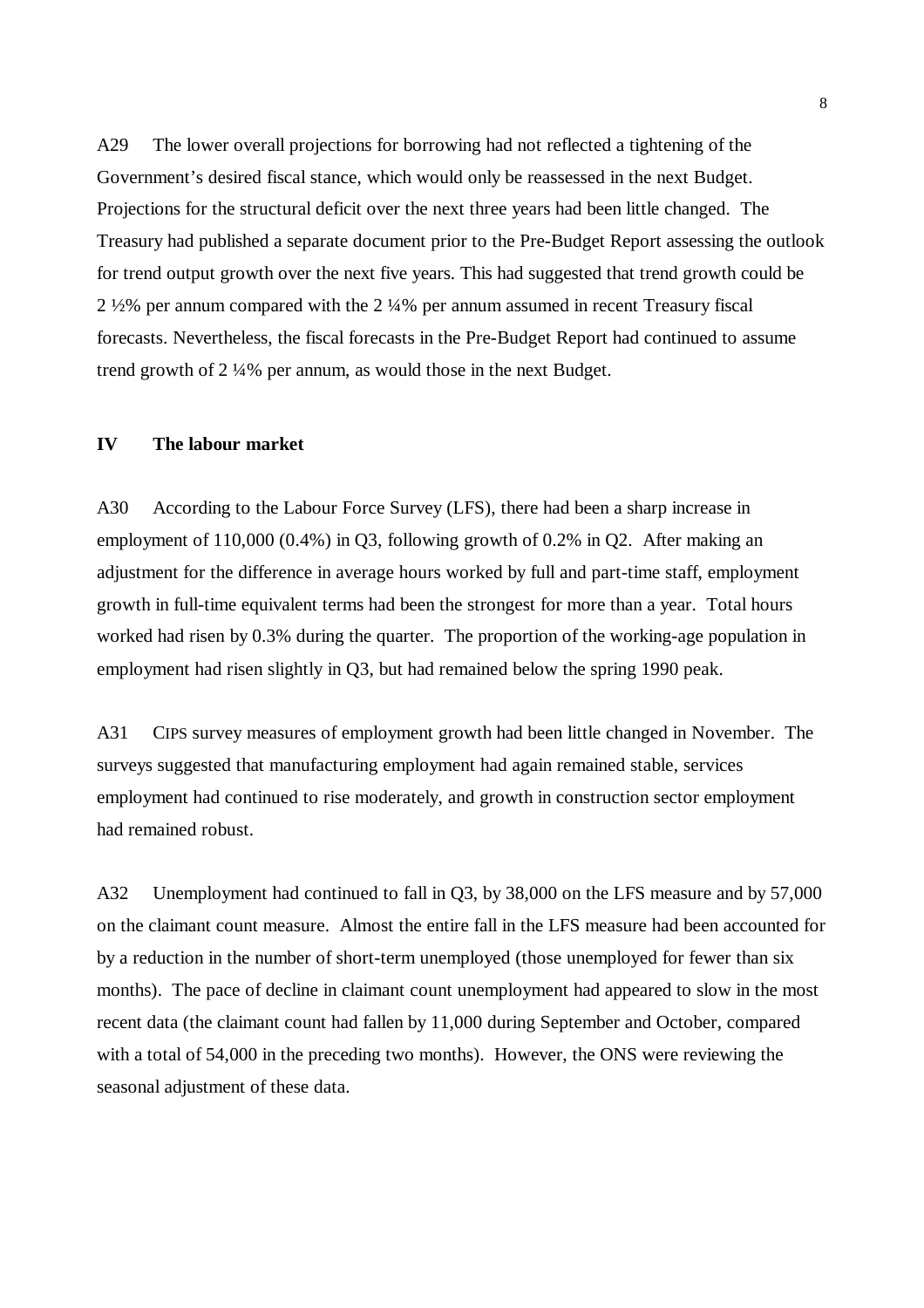A33 According to the Federation of Recruitment and Employment Services (FRES) survey of recruitment agencies, staff shortages had continued to intensify in November. The Bank's regional Agents had also reported evidence of rising shortages of both skilled and unskilled staff, particularly in the South.

A34 The headline measure of annual growth in average earnings per head, a three-month moving average, had fallen from 4.9% in August to 4.7% in September. Within the total, the service sector headline measure had fallen by 0.4 percentage points to 5.0%, while the manufacturing measure had risen 0.3 percentage points to 4.0%. The Reward index had risen by 0.1 percentage points to 3.5% in October. According to the FRES survey, there had been little change in the rate of earnings growth of either permanent or temporary staff in November.

A35 There had been little new information on settlements. The Bank's AEI-weighted twelve-month mean settlement had remained at 3.5% in October. Further details had become available on the proposed three-year deal at Ford. It had been reported that the first year would combine a pay increase of 4.0% with a cut in basic hours worked. This would be above the average rate of recent manufacturing settlements in the Bank's database.

A36 Historically, much of the variation in nominal earnings growth had reflected changes in inflation expectations. The latest data had suggested that real average earnings growth, after adjustment for the surveyed inflation expectations of trade union leaders, might have levelled off at around 2%.

# **V Prices**

A37 The Bank's oil-inclusive commodity price index had fallen by 1.0% in October, taking the annual inflation rate from 13.2% to 12.9%. The monthly fall had reflected price falls in crude oil and all the other major components of the index. The non-oil index had fallen by 1.3% in October, but had risen by 1.5% on a year earlier. Metal prices had fallen for the first time since June, and domestic food price inflation had remained weak.

A38 Seasonally adjusted manufacturing input prices had fallen by 0.1% in October, but the annual inflation rate had increased to 6.3% from 5.8%. The latest CIPS manufacturing survey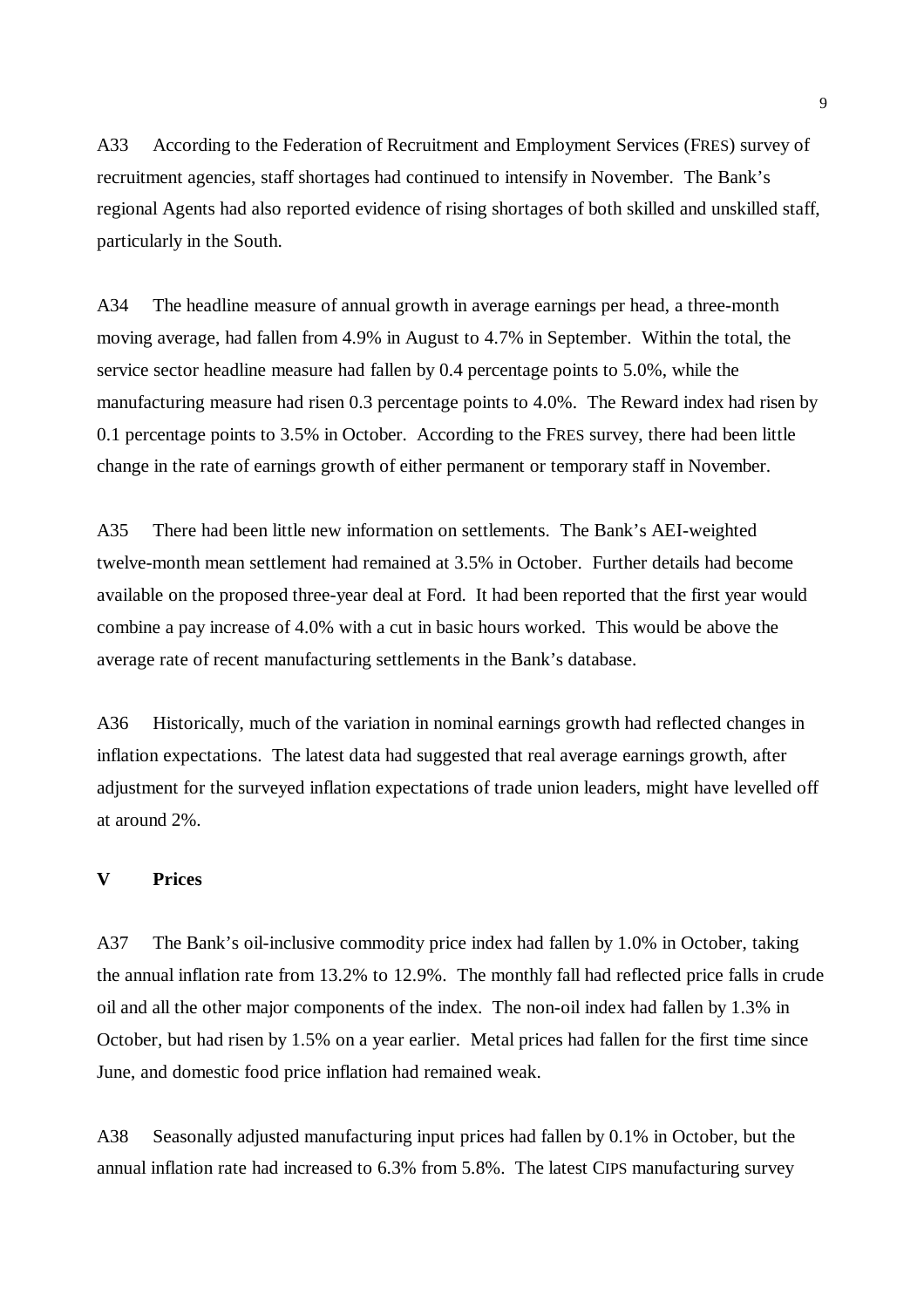input price index had risen to 57.1 in November, the highest for four years. Seasonally adjusted total output prices excluding excise duties (PPIY) had risen by 0.1% in October, to give an annual inflation rate of 0.9%. The seasonally adjusted CBI output price expectations balance had risen to –7 in November, the highest since February 1998. In November's CIPS services survey, the average prices charged index had risen to 53.2, the highest for two and a half years.

A39 Prices of exports and imports of goods had risen by 1.5% and 1.0% respectively in the three months to September. Stripping out the oil component, export prices had fallen by 0.7% and import prices had risen by 0.2% over the same period.

A40 The annual rate of change of the GDP deflator had been 1.8% in Q3, the same as in Q2. Larger rises in the household expenditure and investment deflators had been offset by smaller increases in the government consumption deflator. The retail sales deflator had fallen by 0.9% in the year to October, the lowest inflation rate in this series on record. The stronger decline in recent months had reflected slower food price inflation.

A41 RPIX inflation had risen by 0.1 percentage points to 2.2% in October. The gap between services and goods inflation had widened to its highest level since September 1992. RPIX service price inflation had risen to 3.9%, largely as a result of higher insurance premiums. RPIX goods price inflation had fallen to 0.4%, mainly reflecting lower food prices. In the latest CBI Distributive Trades survey, the balance of retailers' expected prices had fallen substantially to  $-1$ , the lowest figure since the survey had begun in 1983.

# **VI Reports by the Bank's regional Agents**

A42 The Bank's regional Agents had reported a continued moderate recovery in retail sales, though not as strong as the official data had indicated. Strong demand had continued for computers and mobile phones, and sales of household and electrical goods had risen, reflecting stronger housing activity. But turnover in the clothing sector had remained weak, and demand for new and used car sales had been below expectations. It had been reported that customers might be delaying purchases because of expected price reductions in the New Year. Millennium-related stockbuilding had been only moderate, with the exception of food and drink,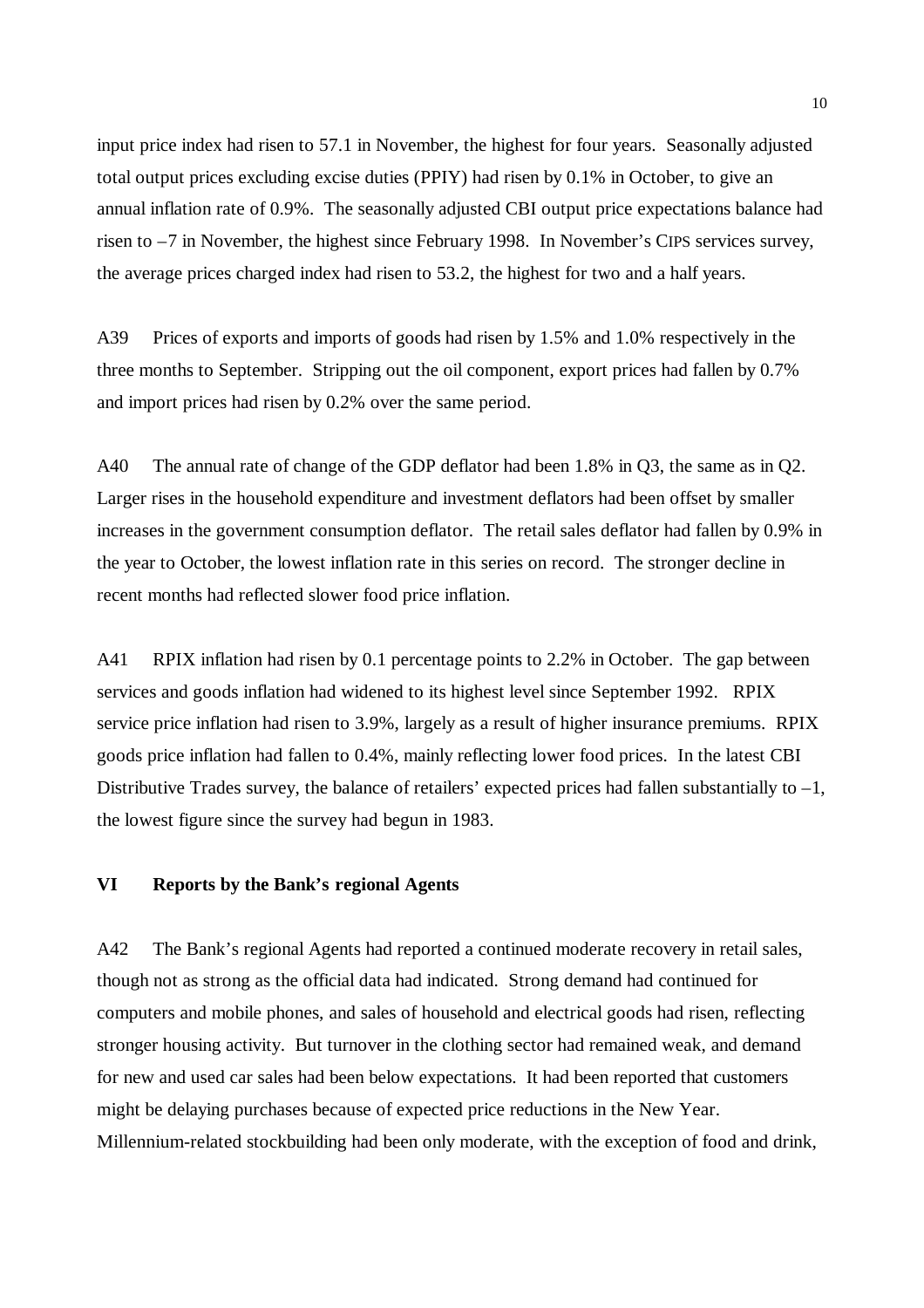and pharmaceutical goods. Consumer demand for Millennium events had also been weaker than had earlier been expected by contacts.

A43 Manufacturing investment had continued to be targeted at productivity improvements and opportunities for overseas production. There had been mixed reports regarding IT investment. Some firms had reported a pause ahead of the New Year, but it was widely expected that IT investment would pick-up strongly from January. Reports of increases in input prices had become more widespread, but manufacturers had continued to find it difficult to pass these price increases on, and margins had been squeezed further. This had been particularly true for export-orientated firms. Downward price pressure had continued in most parts of the retail sector.

A44 There had been evidence of a further tightening in the labour market. Skill shortages had continued to increase, particularly in the southern regions of England. In many service sector industries, forthcoming settlements and other pay awards were expected to be higher than a year ago, reflecting skill shortages and greater profitability. But in other sectors, such as engineering, where profits had been relatively weak, settlements were expected to be rather lower than in services. It was widely expected that any upward pressures on wages would have to be absorbed by the employer.

#### **VII Market intelligence**

A45 Market expectations of, and uncertainty over, future interest rates in the UK, the US and the euro area – as measured by the implied rates and implied volatilities on short term interest rate futures respectively – had fallen in early November, following the rises in official interest rates. The fall in implied volatilities had been greater than that usually seen following monetary policy announcements. A number of possible reasons for these declines had been suggested in the markets, including a view that interest rates may not be changed again until the New Year, and improved confidence that liquidity needs across the Millennium would be met.

A46 Interest rates implied by UK short sterling futures had risen again later in the month. This had reflected renewed uncertainty about near-term rate prospects following the publication of the MPC minutes, reported rises in house prices, upward revisions to international growth forecasts,